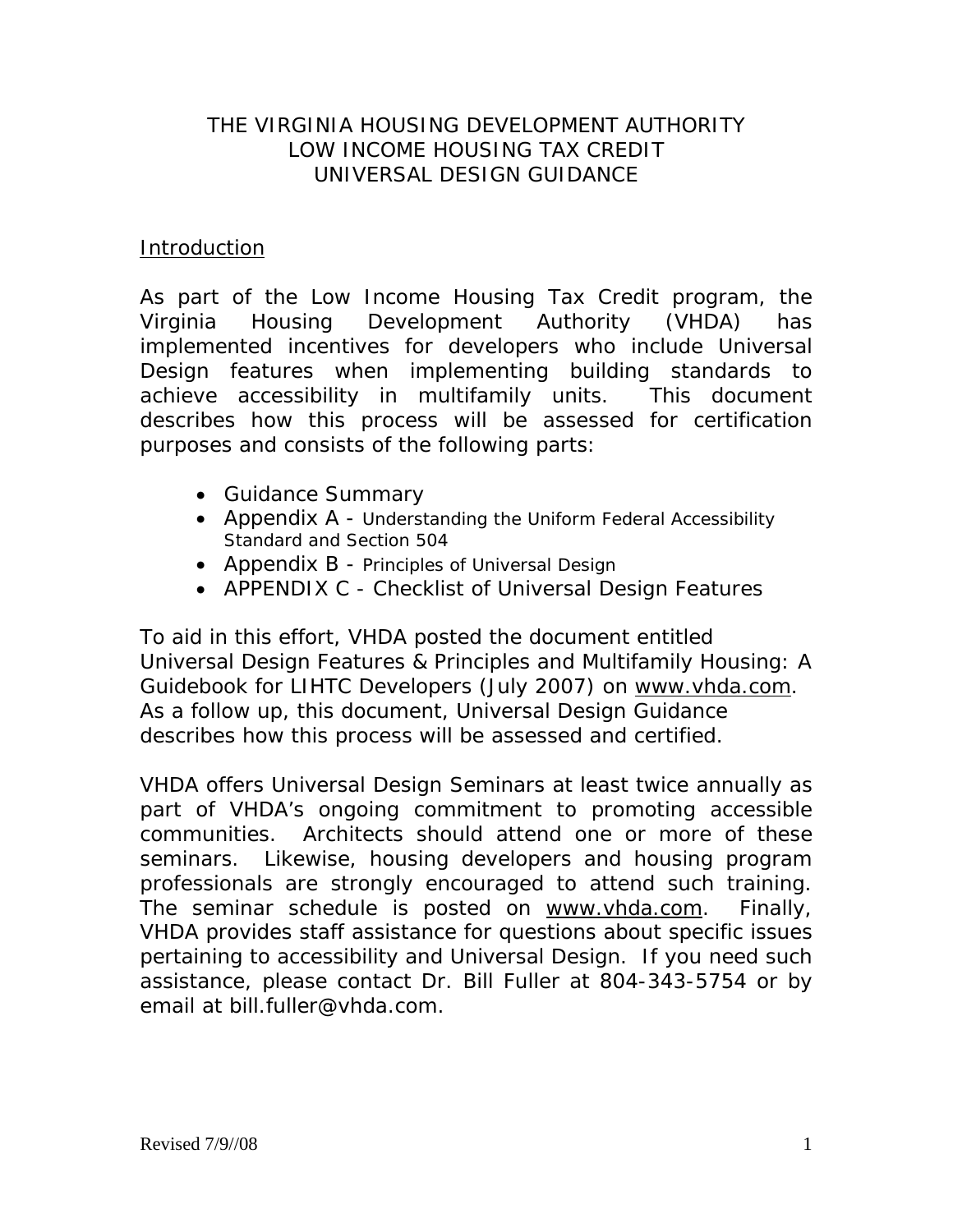# Guidance Summary

# *Understanding the Relationship of Accessibility Building Standards and Universal Design Principles*

VHDA recognizes that Universal Design is not a building standard but rather a set of principles for achieving a design quality that improves esthetics and makes the built environment usable by a greater number of people. Accordingly, it is the architect who must select the appropriate accessibility standard, either:

- ICC/ANSI A117.1 Standard (for units required to meet the Fair Housing Guidelines) or,
- Uniform Federal Accessibility Standard (UFAS) (for units required to meet Section 504 Standards).

If the developer selects the 50 or 30 point category under the accessibility section of the Qualified Allocation Plan (QAP), then the developer is agreeing to provide more accessible units than is required by Section 504. QAP accessibility requirements are separate from the 504 requirements (if Federal Funds are used in the project). However, the QAP accessibility units may qualify as 504 units. UFAS is further discussed in Appendix A.

The building standards (such as ANSI or UFAS) dictate WHAT must be done, whereas Universal Design (UD) attempts to explain HOW to make the design esthetically pleasing and usable by the largest number of people possible by means of the principles articulated in Appendix B – Principles of Universal Design.

VHDA has been providing UD Training for architects since 2004 and strongly recommends that the architect involved with a project claiming points in the UD category for the Low-Income Housing Tax Credit (LIHTC) Program attend this training and become familiar with UD features and how they are used to improve design elements.

Architects are free to implement designs in any manner that meets the UD principles. For further assistance, the VHDA has published on its web site at [www.vhda.com](http://www.vhda.com/) a list of consultants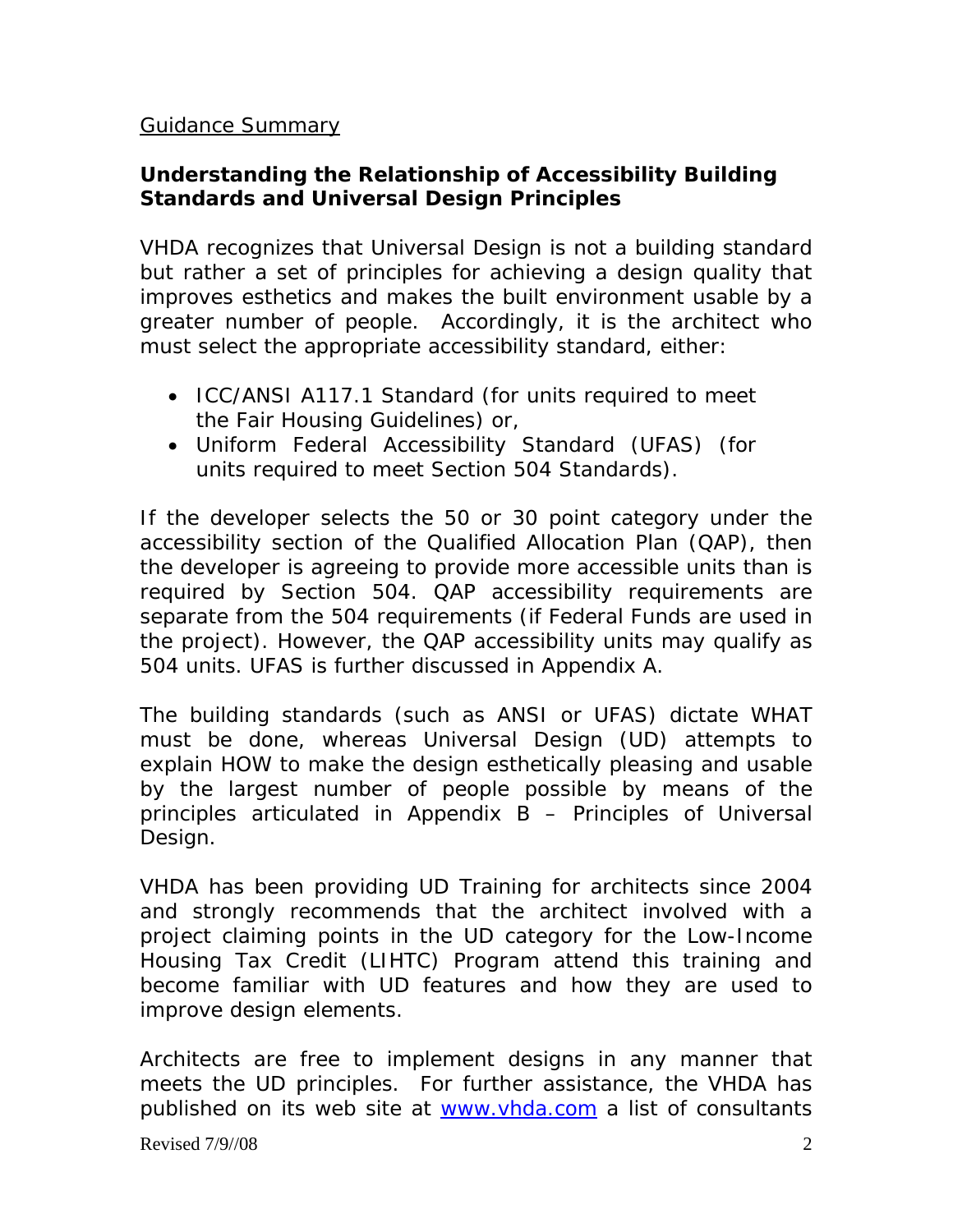who will be responsible for certifying to VHDA that the UD features included in the checklist are present in the built environment. These design consultants should be engaged early in the design process to insure a seamless certification.

# *An Example of Universal Design Philosophy in Action*

In the UFAS standards, Standard 4.19.4 - EXPOSED PIPES AND SURFACES requires that hot water and drain pipes under lavatories shall be insulated or otherwise covered. There shall be no sharp or abrasive surfaces under lavatories. This standard can be met by wrapping the pipes in fiberglass pipe insulation. However, the incorporation of the Universal Design philosophy into the plans would likely result in the use of a rear drain sink that allows the pipes to be recessed and hidden behind a valance. The rear drain sink allows for accessibility plus better esthetic appearance and the prospect for better unit marketability.

The intent is to improve overall design by using the seven principles of Universal Design when implementing accessibility standards. Appendix B details the seven principles.

# *Using the VHDA Universal Design Checklist*

Universal Design is an emerging design field with elements that change often as improved technologies are introduced into the market place and ideas evolve about what constitutes good design. Therefore the examples used in the checklist that follows are only a few of the possible iterations of UD design. As indicated earlier, architects are free to implement these designs in any manner that addresses the checklist. In addressing the checklist there may be one or more options to choose from, for example, provide either the roll-in shower or a tub with appropriate grab bars. The architect working in collaboration with the consultant will decide how best to address the checklist. At the completion of the development the consultant will provide VHDA with certification that the development has addressed each item on the checklist.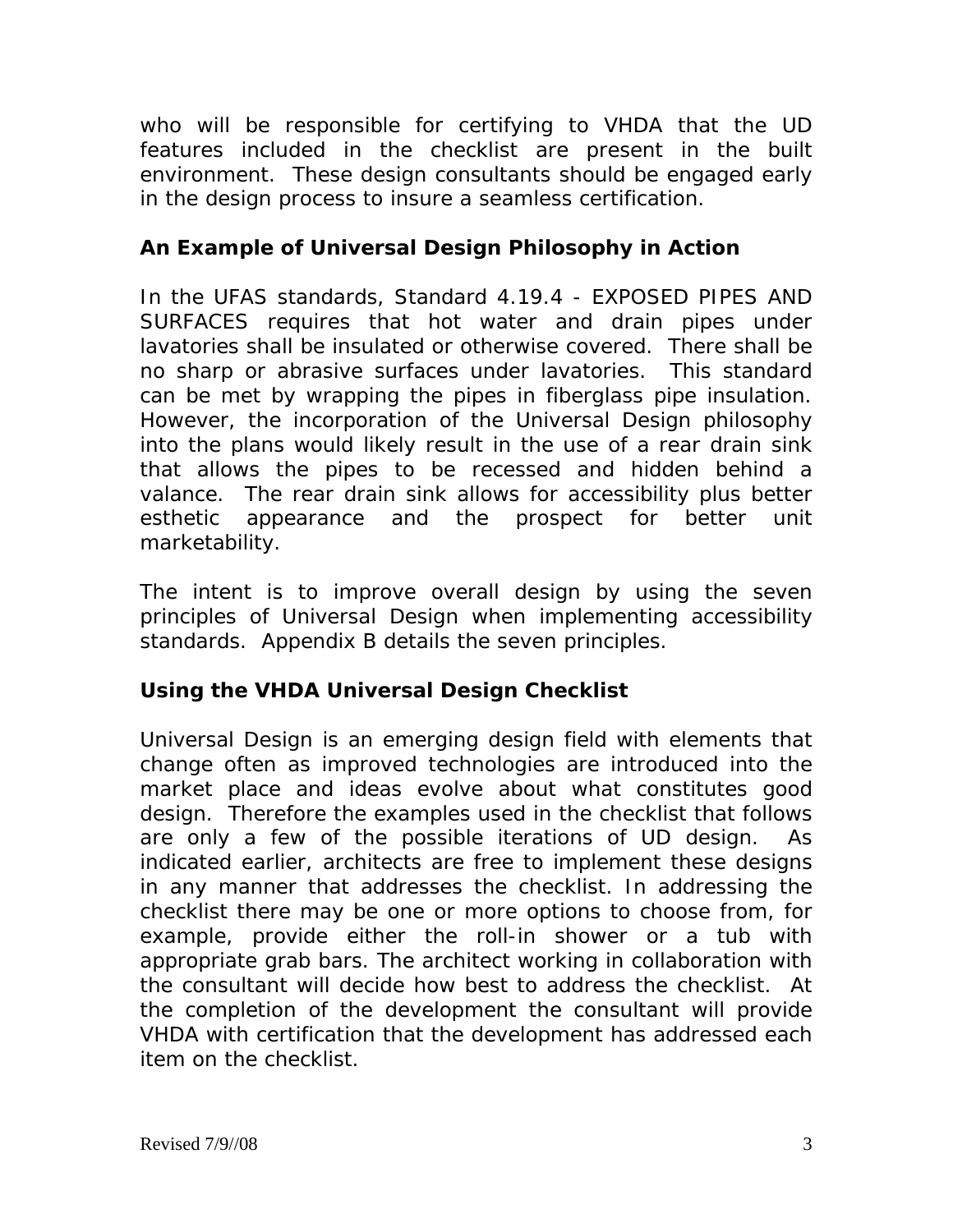#### APPENDIX A

#### Understanding the Uniform Federal Accessibility Standard and Section 504

In new multifamily housing, the Civil Rights Act of 1968 as Amended in 1988 requires that 100% of the units in a building with an elevator must be accessible. If a building does not have an elevator, all of the ground floor units in the building (regardless of the percentage or number of units) must be accessible. In rare instances, sites may have steep terrain or unusual characteristics that make it impractical for some units to be made accessible.

Section 504 of the Rehabilitation Act of 1973 states: "No otherwise qualified individual with a disability in the United States ... shall, solely by reason of her or his disability, be excluded from participation in, be denied the benefits of, or be subjected to discrimination under any program, service or activity receiving federal financial assistance or under any program or activity conducted by any Executive agency or by the United States Postal Service." (29 U.S.C. §794). This means that Section 504 prohibits discrimination on the basis of disability in any program or activity that receives financial assistance from any federal agency, including the U.S. Department of Housing and Urban Development (HUD) as well as in programs conducted by federal agencies including HUD, such as HOME or CDBG.

The Section 504 regulations define an accessible dwelling unit as a unit that is located on an accessible route and can be approached, entered, and used by individuals with physical disabilities. A unit that is on an accessible route and is adaptable and otherwise in compliance with the standards set forth in 24 CFR 8.32 is accessible. In addition, the Section 504 regulations impose specific accessibility requirements for new construction and alteration of housing and non-housing facilities in HUD assisted programs. Section 8.32 of the regulations states that compliance with the appropriate technical criteria in the [Uniform Federal Accessibility Standards \(UFAS\),](http://www.hud.gov/utilities/intercept.cfm?http://www.access-board.gov/ufas/ufas-html/ufas.htm) or a standard that is equivalent to or stricter than the UFAS, is an acceptable means of meeting the technical accessibility requirements in Sections 8.21, 8.22, 8.23 and 8.25 of the Section 504 regulations.

For a federally assisted new construction housing project, Section 504 requires 5% of the dwelling units, or at least one unit, whichever is greater, meet UFAS or a standard that is equivalent or stricter, as explained in the question and answer above this one, for persons with mobility disabilities. An additional 2% of the dwelling units, or at least one unit, whichever is greater, must be accessible for persons with hearing or visual disabilities.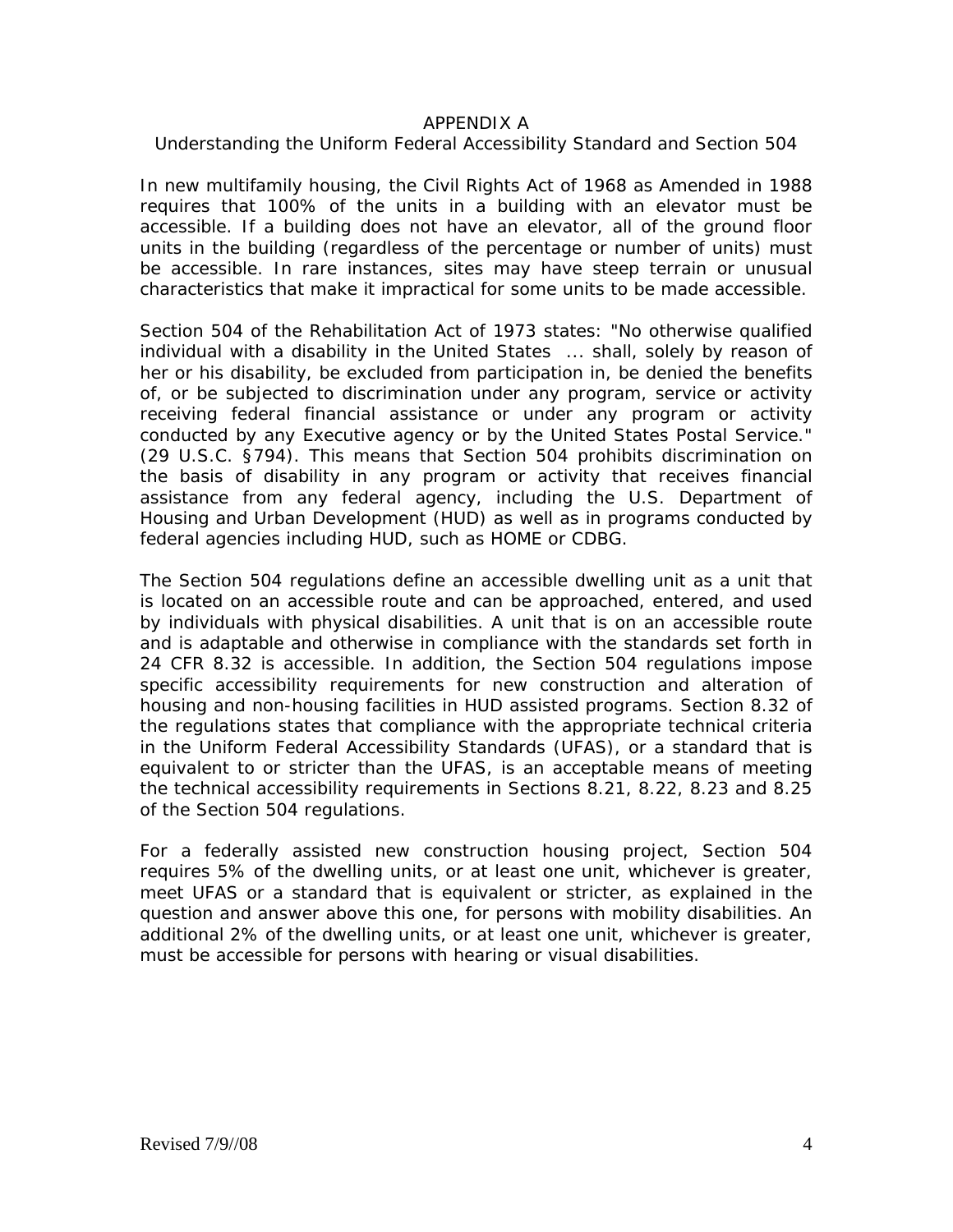# APPENDIX B

#### Principles of Universal Design

#### **PRINCIPLE ONE: Equitable Use**

The design is useful and marketable to people with diverse abilities.

Guidelines:

- Provide the same means of use for all users: identical whenever possible; equivalent when not.
- Avoid segregating or stigmatizing any users.
- Provisions for privacy, security, and safety should be equally available to all users.
- Make the design appealing to all users.

#### **PRINCIPLE TWO: Flexibility in Use**

The design accommodates a wide range of individual preferences and abilities.

Guidelines:

- Provide choice in methods of use.
- Accommodate right- or left-handed access and use.
- Facilitate the user's accuracy and precision.
- Provide adaptability to the user's pace.

#### **PRINCIPLE THREE: Simple and Intuitive Use**

Use of the design is easy to understand, regardless of the user's experience, knowledge, language skills, or current concentration level.

Guidelines:

- Eliminate unnecessary complexity.
- Be consistent with user expectations and intuition.
- Accommodate a wide range of literacy and language skills.
- Arrange information consistent with its importance.
- Provide effective prompting and feedback during and after task completion.

#### **PRINCIPLE FOUR: Perceptible Information**

The design communicates necessary information effectively to the user, regardless of ambient conditions or the user's sensory abilities.

Guidelines:

- Use different modes (pictorial, verbal, tactile) for redundant presentation of essential information.
- Provide adequate contrast between essential information and its surroundings.
- Maximize "legibility" of essential information.
- Differentiate elements in ways that can be described (i.e., make it easy to give instructions or directions).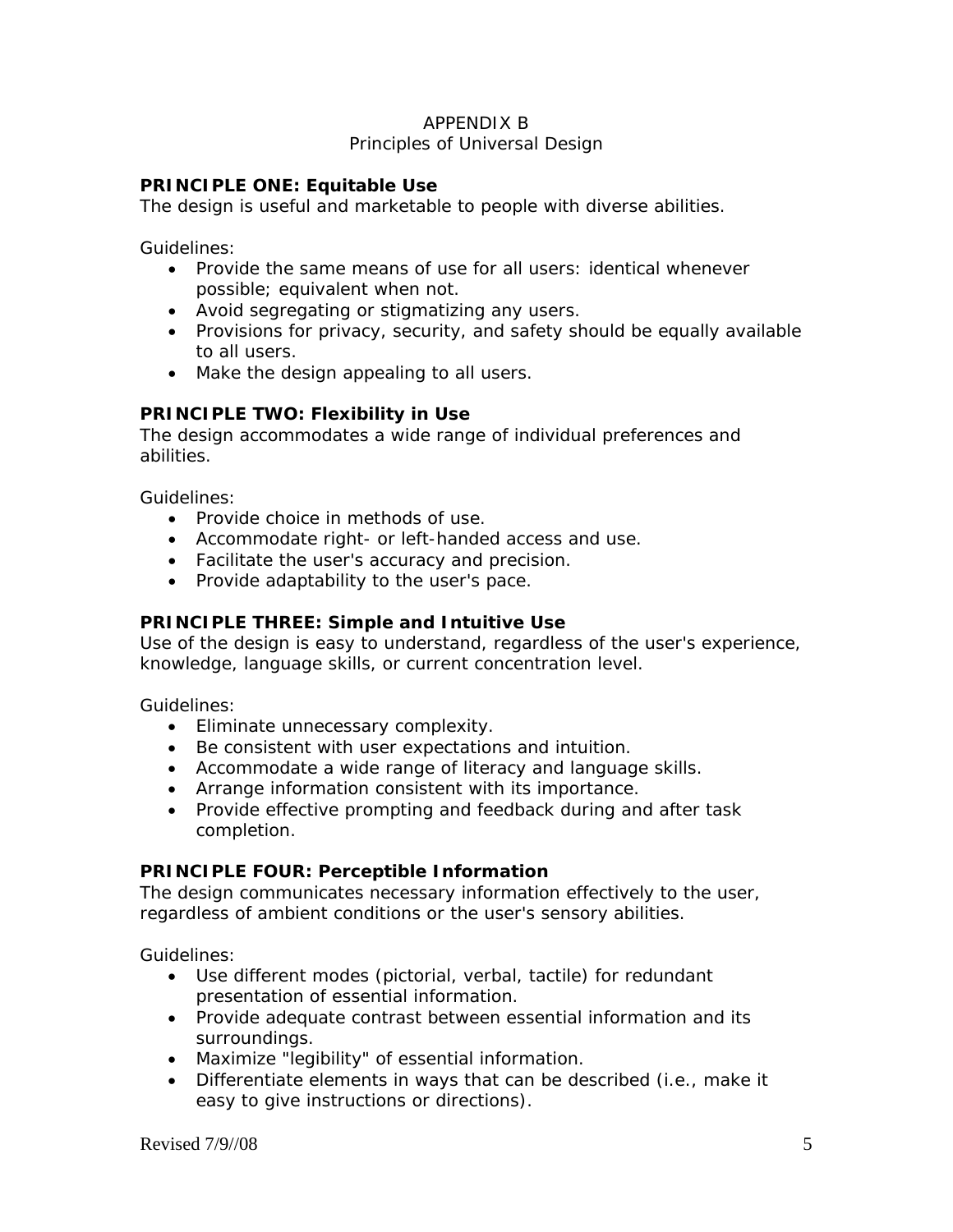• Provide compatibility with a variety of techniques or devices used by people with sensory limitations.

#### **PRINCIPLE FIVE: Tolerance for Error**

The design minimizes hazards and the adverse consequences of accidental or unintended actions.

Guidelines:

- Arrange elements to minimize hazards and errors: most used elements, most accessible; hazardous elements eliminated, isolated, or shielded.
- Provide warnings of hazards and errors.
- Provide fail-safe features.
- Discourage unconscious action in tasks that require vigilance.

#### **PRINCIPLE SIX: Low Physical Effort**

The design can be used efficiently and comfortably and with a minimum of fatigue.

Guidelines:

- Allow user to maintain a neutral body position.
- Use reasonable operating forces.
- Minimize repetitive actions.
- Minimize sustained physical effort.

#### **PRINCIPLE SEVEN: Size and Space for Approach and Use**

Appropriate size and space is provided for approach, reach, manipulation, and use regardless of user's body size, posture, or mobility.

Guidelines:

- Provide a clear line of sight to important elements for any seated or standing user.
- Make reach to all components comfortable for any seated or standing user.
- Accommodate variations in hand and grip size.
- Provide adequate space for the use of assistive devices or personal assistance.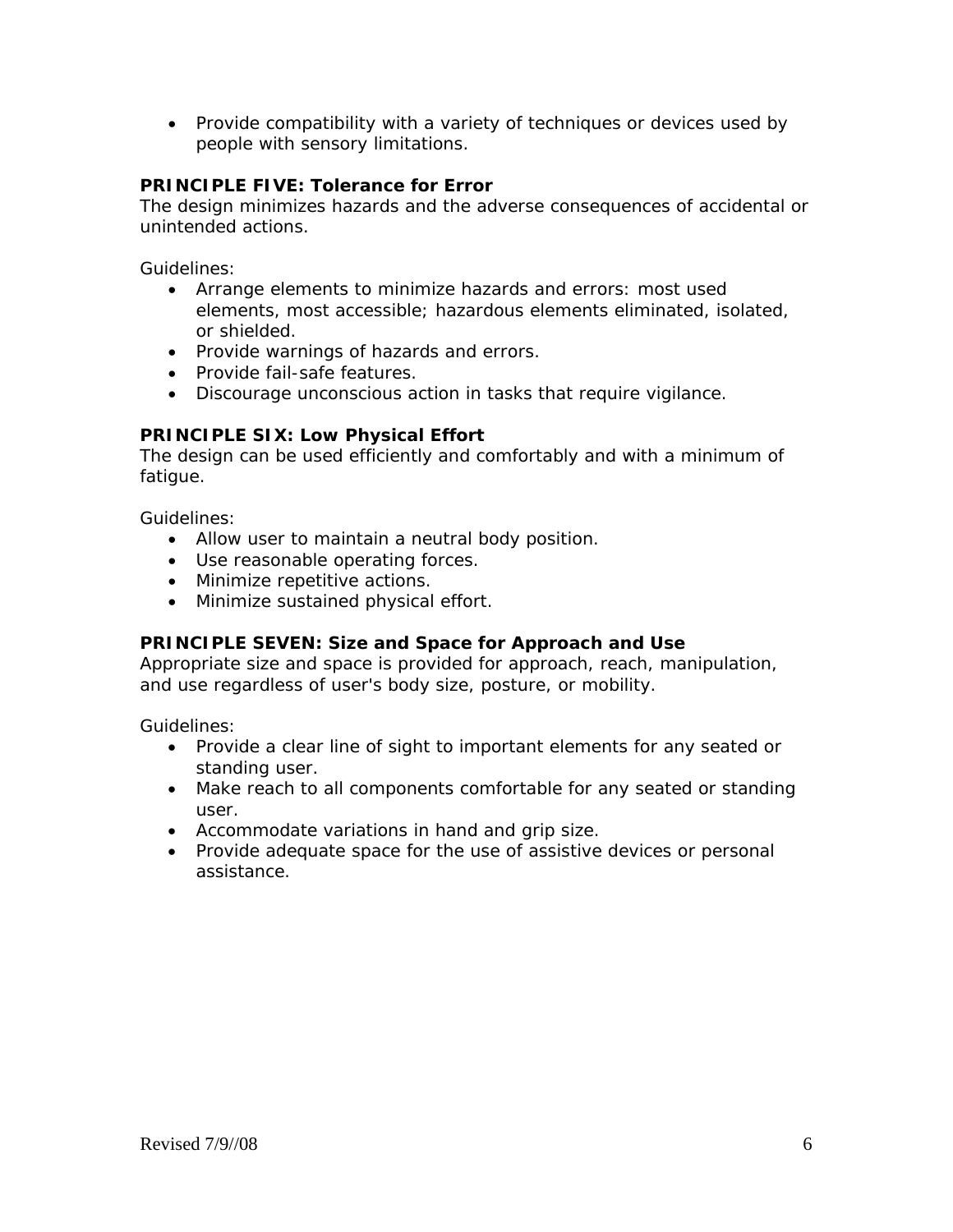#### **Appendix C**

# **Universal Design Features Multi-Family Housing**  *CHECKLIST*

# **Virginia Housing Development Authority**

#### **Purpose**

The Virginia Housing Development Authority (VHDA) is committed to the creation of housing units that contribute to the long-term viability of a community. The application of certain principles during planning can strengthen an overall community as well as enhance the design and construction of individual houses within those communities.

Universal Design represents an important approach in ensuring a community's sustainability by providing residents with a housing product that enables them to age in place or accommodate unexpected changes in a resident's mobility. This guidebook is provided as a resource to developers seeking to develop multi-family rental housing incorporating universal design elements while obtaining VHDA assistance through the Low-Income Housing Tax Credit Program.

*Universal design is the design of products and environments to be usable by all people, to the greatest extent possible, without the need for adaptation or specialized design.*  **Ron Mace**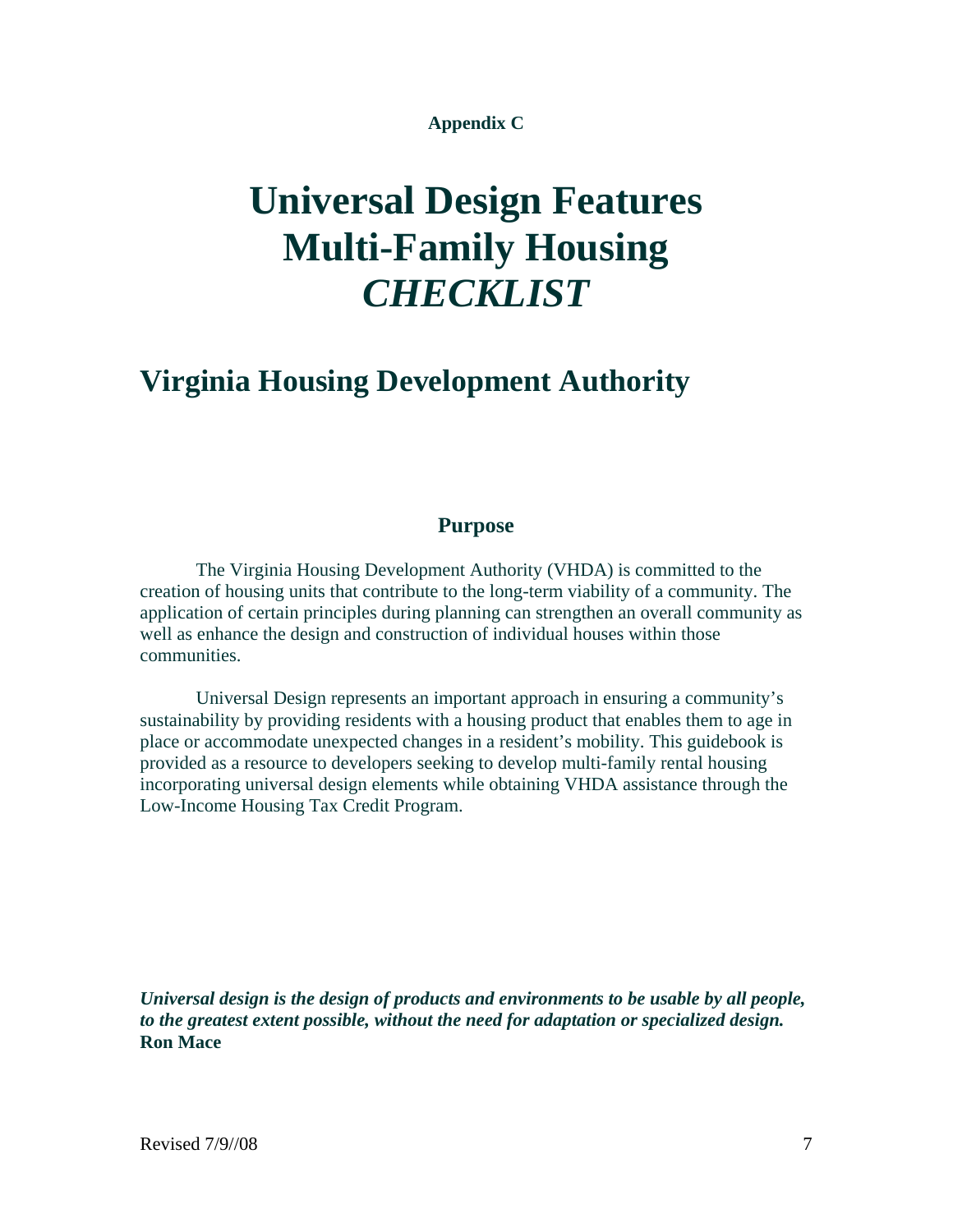#### **Universal Design Defined**

Universal Design is the design of products and environments to be usable by all people, to the greatest extent possible, without the need for adaptation or specialized design. Universal Design is not a building standard, but rather a model through which building standards can be better applied. The object is to use Universal Design to build smarter, more usable homes. The intent of Universal Design is to simplify life for everyone by making housing usable by more people at little or no extra cost. Universal Design is an approach to design that incorporates products as well as building features and elements, which, to the greatest extent possible, can be used by everyone. While accessible or adaptable design requirements are specified by codes or standards for only some buildings and are aimed at benefiting only some people (e.g. those with mobility limitations), the universal design concept targets all people of all ages, sizes, and abilities and is applied to all buildings.

When designing units competing for low income housing tax credits, the design professional must specify the building standard being used (e.g. CCI/ANSI A117.1 for complying with fair housing standards or Uniform Federal Accessibility/UFAS standard for complying with the Rehabilitation Act Section 504). The principles of Universal Design are then incorporated as an overlay to implement the design features in a way that results in better, smarter design.

A universal design feature may be considered as any component of a housing unit that can be used by everyone regardless of the level of ability or disability.

Universal features are generally standard building products or features that have been placed differently, selected carefully, or omitted. For example, standard electrical receptacles can be placed higher than usual above the floor, standard but wider doors can be selected, and steps at entrances can be eliminated to make housing more universally usable. While a particular design standard may require clear floor space under a sink, Universal Design leads the design professional to choose a rear drain sink rather than wrapping the exposed pipes with foam insulation or duct tape. The composition of our population is changing. Many people are surviving permanently disabling accidents and illness and even more are living longer. Spaces built to accommodate this population must, by necessity, change also. The building and design industries have responded to this need for change by producing special products and spaces for special groups. However, "special" is often synonymous with "expensive". Specialization leads to complicated building standards and products that, in the end, seldom meet the needs of more than a fraction of those they were intended to help and often seem to stigmatize and separate, rather than normalize and integrate people.

Universal Design succeeds because it goes beyond specialization. The concept promotes designing every product and building so that everyone can use them to the greatest extent possible - every faucet, light fixture, shower stall, public telephone, or entrance. Universal Design is a revolutionary but practical leap forward in the evolution of building and design procedures. When designers and manufacturers seize this concept, Universal Design will become common, convenient, and profitable.

*Based on excerpts taken from Universal Design: Housing for the Lifespan of all People, by Ron Mace for the U.S. Department of Housing and Urban Development, 1998.*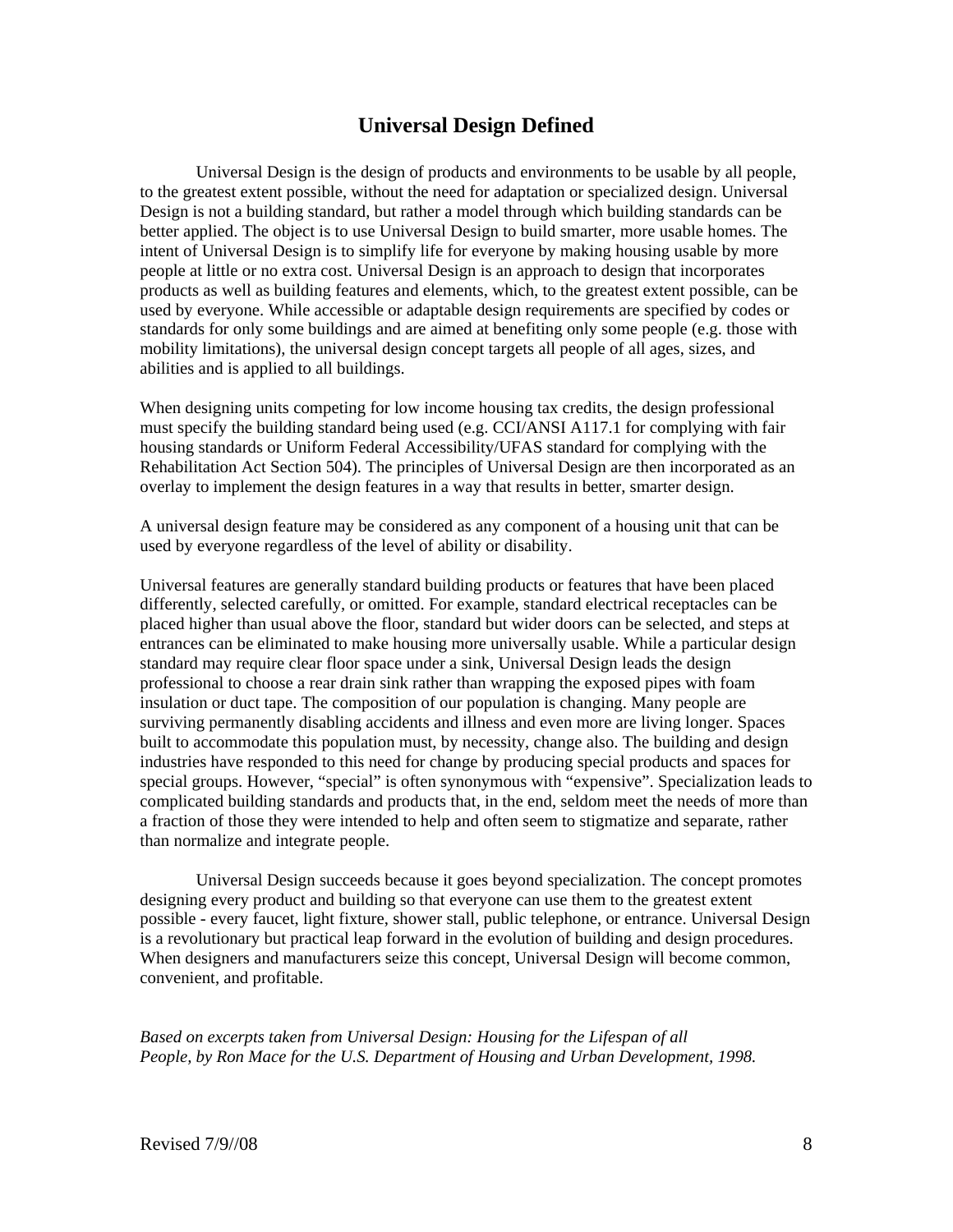# **THE VIRGINIA HOUSING DEVELOPMENT AUTHORITY LOW INCOME HOUSING TAX CREDIT UNIVERSAL DESIGN GUIDANCE**

#### **REHABILITATION PROJECTS**

VHDA recognizes that older buildings (particularly those built before 1991) are much more difficult to renovate using extensive Universal Design features. For this reason buildings built before this period will be expected to include Universal Design features only in the areas listed below. The features on the following pages are the specific areas where the UD features will be required to be addressed in the final design.

While developments must follow the guidance in this document, this does not relieve projects of the obligation to also follow UFAS or ANSI, The Virginia Uniform Statewide Building Code, or the VHDA Minimum Design and Construction Requirements, and other codes where applicable.

The documents below correspond to the references in the following pages

- **ANSI** is the ICC/ANSI 117.1 2003
- **FHDM** is Fair Housing reference is the Fair Housing Design Manual, 1998.
- **MDCR** is VHDA Minimum Design and Construction Requirements, Jan 1, 2008
- **IFC** is International Fire Code 2006
- **IPC** is International Plumbing Code 2006
- **NEC** is National Electric Code 2002
- **IBC** is International Building code 2003
- **VUSBC** is Virginia Uniform Statewide Building Code 2006
- **UFAS** is Uniform Federal Accessibility Standards

Remember, a key component of universal design is the market appeal of the home and the integration of universal features into the overall home scheme. Universal design becomes a virtually invisible element of a home when done well. Whether applied to units that fall under ANSI or UFAS jurisdiction or not, the challenge of universal design is to produce as normative and appealing an outcome as possible. The design professional is free to address the areas below in any way they feel is appropriate but must be able to demonstrate a source for alternate outcome whether from consultant advice, information obtained through a website (such as those cited in the July 2007 Guidebook), or a printed reference.

#### *VHDA has attempted to provide you with as much information as possible. However not all applicable codes may be listed.*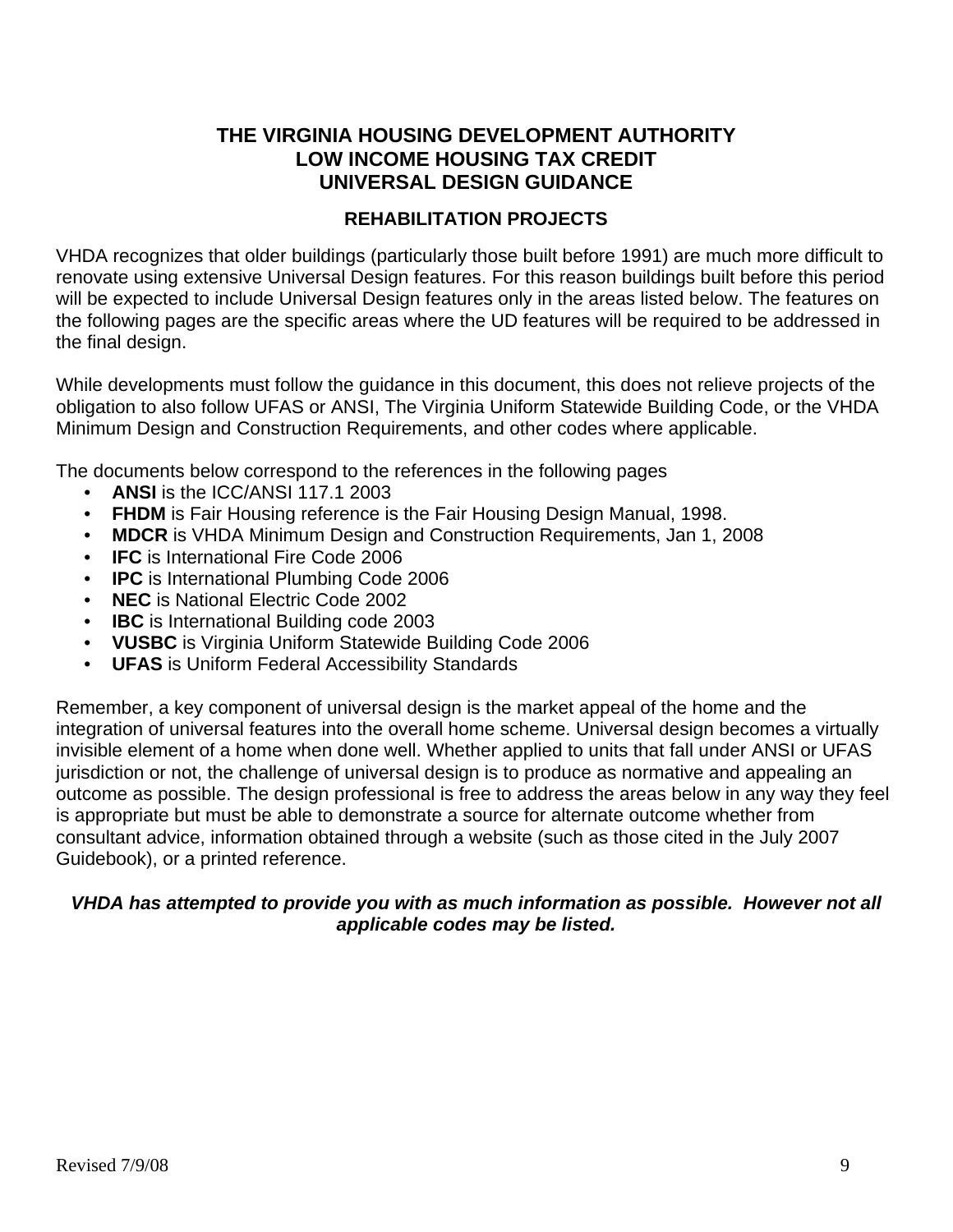| <b>January 2008 Text</b>                                         | Notes Referencing universal design goals                                                                                                                                                                                                                                                                                                                                                                                                                                                                                                                                                                                                                                                                                                                                                                                                                                                                                                                                                                                                                                      | <b>Consultant/Designer</b><br>notes |
|------------------------------------------------------------------|-------------------------------------------------------------------------------------------------------------------------------------------------------------------------------------------------------------------------------------------------------------------------------------------------------------------------------------------------------------------------------------------------------------------------------------------------------------------------------------------------------------------------------------------------------------------------------------------------------------------------------------------------------------------------------------------------------------------------------------------------------------------------------------------------------------------------------------------------------------------------------------------------------------------------------------------------------------------------------------------------------------------------------------------------------------------------------|-------------------------------------|
|                                                                  | <b>Stepless Entrances</b>                                                                                                                                                                                                                                                                                                                                                                                                                                                                                                                                                                                                                                                                                                                                                                                                                                                                                                                                                                                                                                                     |                                     |
| At least one stepless<br>entrance is essential                   | In single family detached, or 2-3 unit attached<br>projects, discretion can be used as to whether<br>the level entrance occurs at the front, back, or<br>side door; or, through an attached garage or<br>car port, access through the front entrance is<br>preferred however decisions should be based<br>on cost of the solution, the design integration<br>that is possible, and the ease of use by the<br>majority of the home's residents. Whichever<br>entrance is selected, the preferred route is via<br>a pathway that, at most is gently sloping, up to<br>1:20 slope. The designated entrance should<br>provide cover (e.g., porch roof of 6' x 8',<br>carport or garage) to reduce or eliminate water<br>infiltration issues around the doorway and sill.<br><b>MDCR Section REHABILITATION, SITE WORK 1</b><br>ICC/ANSI A117.1-2003 Section 404.2.4 Thresholds at<br><b>Doorways</b><br>IFC 2006 Section 1008.1.5 Thresholds<br><b>UFAS Section 4.13.8 Thresholds at Doorways</b><br>IBC 2003 Section 1008.1.6 Thresholds<br><b>FHDM Section 3.4 Usable Doors</b> |                                     |
| Avoid ramps. If ramps<br>are used, integrate into<br>the design. | Ramps are problematic because they are often<br>constructed in such a manner that they are<br>easily removed or deteriorate very quickly.<br>Because they are usually built the maximum<br>slope, they can be difficult for many to use and<br>slippery when icy, wet, or with leaves on them.<br>Ramps are acceptable if, and only if, in the<br>mind of the consultant there is no other<br>reasonable alternative. If ramps (inclines<br>between 5% and 8.33%) are included they<br>should be permanent, not easily removed and<br>made of such substantial construction as to not<br>deteriorate quickly.<br>The design and materials should, to the<br>greatest extent possible, match that of the<br>dwelling. (e.g., railings and balustrade should                                                                                                                                                                                                                                                                                                                    |                                     |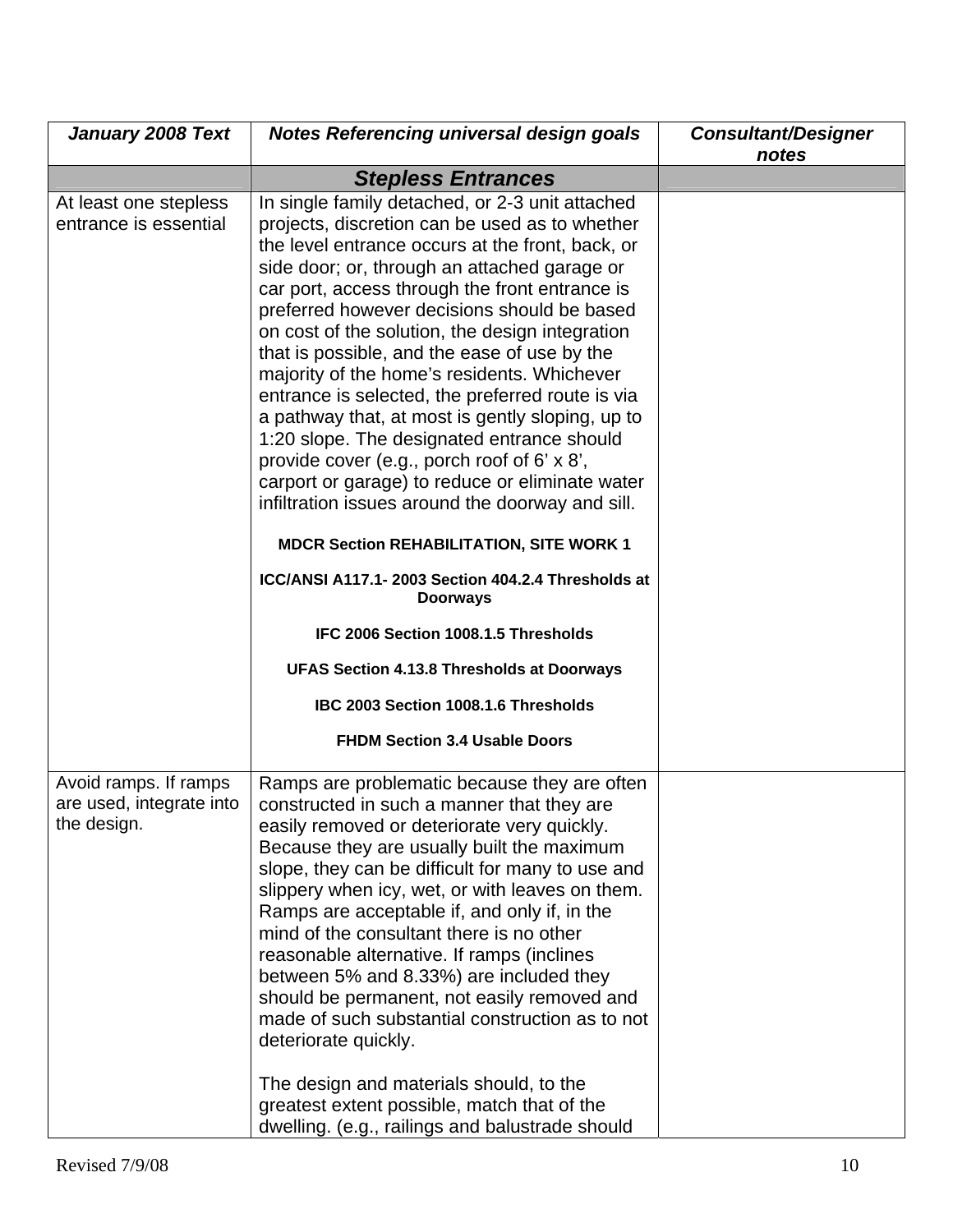|                                                                                                                                                                     | match the style of the home; all wooden<br>portions should be painted the appropriate trim<br>colors of the dwelling).<br>ICC/ANSI A117.1-2003 Section 405 Ramps<br><b>UFAS Section 4.8 Ramps</b><br>IBC 2003 Section 1010 Ramps<br>IFC 2006 Section 1010 Ramps                                           |  |
|---------------------------------------------------------------------------------------------------------------------------------------------------------------------|-----------------------------------------------------------------------------------------------------------------------------------------------------------------------------------------------------------------------------------------------------------------------------------------------------------|--|
|                                                                                                                                                                     | <b>Interior Circulation</b>                                                                                                                                                                                                                                                                               |  |
| At least one bedroom<br>and accessible<br>bathroom should be                                                                                                        | Units having sleeping rooms on the entry level<br>shall have accessible features.                                                                                                                                                                                                                         |  |
| located on an<br>accessible ground                                                                                                                                  | IBC 2003 Section 117 Dwelling Units and Sleeping<br><b>Units</b>                                                                                                                                                                                                                                          |  |
| floor entry level (the<br>same level as kitchen,                                                                                                                    | ICC/ANSI A117.1-2003 Chapters 1-10                                                                                                                                                                                                                                                                        |  |
| living room, etc.)                                                                                                                                                  | All bathrooms must have three-fixtures that are<br>on the same level as kitchen, living room, etc                                                                                                                                                                                                         |  |
|                                                                                                                                                                     | <b>FHDM - Section 7b Usable Bathrooms</b>                                                                                                                                                                                                                                                                 |  |
|                                                                                                                                                                     | <b>FHDM Section 6.15 Wall Reinforcement</b>                                                                                                                                                                                                                                                               |  |
|                                                                                                                                                                     | ICC/ANSI A117.1-2003 Section 609 Grab Bars                                                                                                                                                                                                                                                                |  |
|                                                                                                                                                                     | ICC/ANSI A117.1-2003 Section 304 Turning Space                                                                                                                                                                                                                                                            |  |
|                                                                                                                                                                     | UFAS Section 4.26 Handrails, Grab Bars, and Tub<br>and Shower Seats                                                                                                                                                                                                                                       |  |
|                                                                                                                                                                     | UFAS Section 4.2.4 Clear Floor or Ground Space for<br>Wheelchair                                                                                                                                                                                                                                          |  |
|                                                                                                                                                                     | IBC 2003 - Section 3049.7.9 Toilet Rooms                                                                                                                                                                                                                                                                  |  |
| Provide maneuvering<br>room in the hallways                                                                                                                         | Hallways should be as short as possible and<br>between 36" to 42" wide. Narrow hallways<br>allow wider doorways and wider hallways allow<br>narrower doorways to get into sleeping rooms<br>and bathrooms.                                                                                                |  |
| Doorway widths to at<br>least the kitchen,<br>bathroom and at least<br>one bedroom on an<br>accessible ground<br>floor entry level<br>should be a minimum<br>of 32" | This should be interpreted as meaning 32"<br>clear door opening. Care should be taken to<br>distinguish between nominal door width and<br>clear door opening. (for instance a 36" wide<br>door will result in a 34" wide clear opening.)<br>ICC/ANSI A117.1-2003 Section 404 Doors and<br><b>Doorways</b> |  |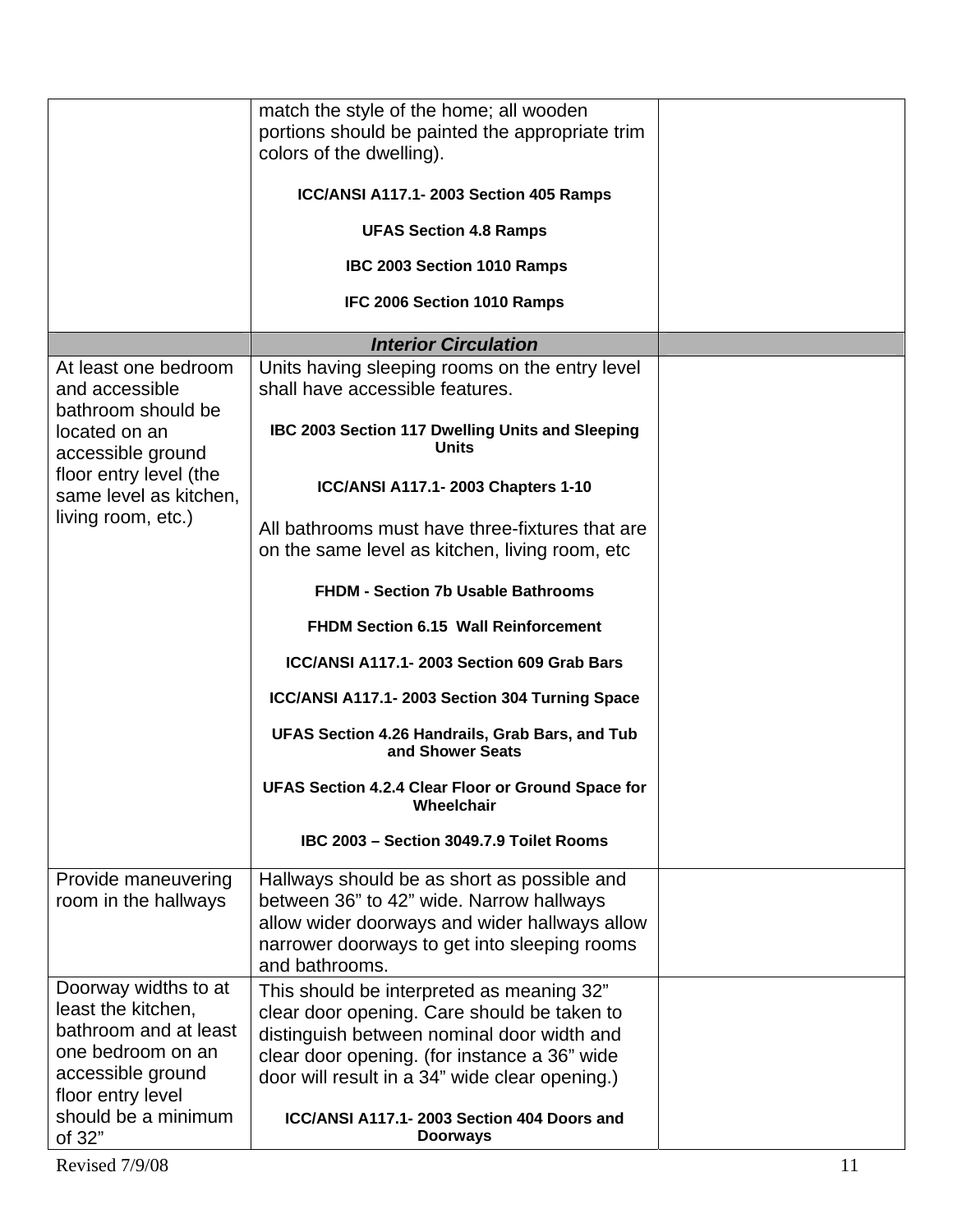|                             | <b>UFAS Section 4.13 Doors</b>                                      |  |
|-----------------------------|---------------------------------------------------------------------|--|
|                             | IBC 2003 Section 1008 Doors, Gates and Turnstiles                   |  |
|                             | IFC 2006 Section 1008 Doors, Gates and Turnstiles                   |  |
|                             | <b>Vertical Circulation</b>                                         |  |
| Stair handrails placed      | ICC/ANSI A117.1-2003 Section 505 Handrails                          |  |
| on both sides of stairs     | IBC 2003 Section 1009 Stairways and Handrails                       |  |
|                             | IFC 2006 Section 1012 Handrails                                     |  |
|                             | UFAS Section 4.26 Handrails, Grab Bars, and Tub<br>and Shower Seats |  |
|                             | <b>Bathrooms</b>                                                    |  |
| At least one FULL           |                                                                     |  |
| bathroom on the             | This choice can depend on how many full                             |  |
|                             | bathrooms there are in the unit. (e.g., if two,                     |  |
| accessible level must       | one should have a tub/shower combination;                           |  |
| have one of the             | the other should be a curbless shower).                             |  |
| following accessible        |                                                                     |  |
| bathing fixtures:           | If grab bars are not required by code, or                           |  |
| Minimum 5' long x 3'        | proffered in the LIHTC application omit grab                        |  |
| (4' preferred), deep        | bars. But in all cases where possible, use                          |  |
| curbless shower or          | broadly applied blocking in walls behind toilets,                   |  |
| tub $(5' \times 30'')$ with | tubs and showers. And in cases where new                            |  |
| properly mounted            | fiberglass tub/shower units are being specified                     |  |
| grab bars                   | - they can be purchased with factory installed                      |  |
|                             | blocking.                                                           |  |
|                             | <b>FHDM Section 6.15 Wall Reinforcement</b>                         |  |
|                             | ICC/ANSI A117.1-2003 Section 609 Grab Bars                          |  |
|                             |                                                                     |  |
|                             | UFAS Section 4.26 Handrails, Grab Bars, and Tub<br>and Shower Seats |  |
| Adequate                    | This can take the form of a clear 5' turning                        |  |
| maneuvering space           | diameter, room for a T turn, maneuvering room                       |  |
|                             | that might include space under wall hung                            |  |
|                             | lavatories or wall hung commodes, of a series                       |  |
|                             | or 30 x 48" clear floor spaces. The                                 |  |
|                             | maneuvering space in the bathroom should                            |  |
|                             | comply with no less than Fair Housing                               |  |
|                             | standard "B" bath.                                                  |  |
|                             | ICC/ANSI A117.1-2003 Section 304 Turning Space                      |  |
|                             | <b>UFAS Section 4.22.3 Clear Floor Space</b>                        |  |
|                             | UFAS Section 4.2.4 Clear Floor or Ground Space for<br>Wheelchair    |  |
|                             | <b>Fixture Controls</b>                                             |  |
| Lever water controls        | Could be any single or double lever type                            |  |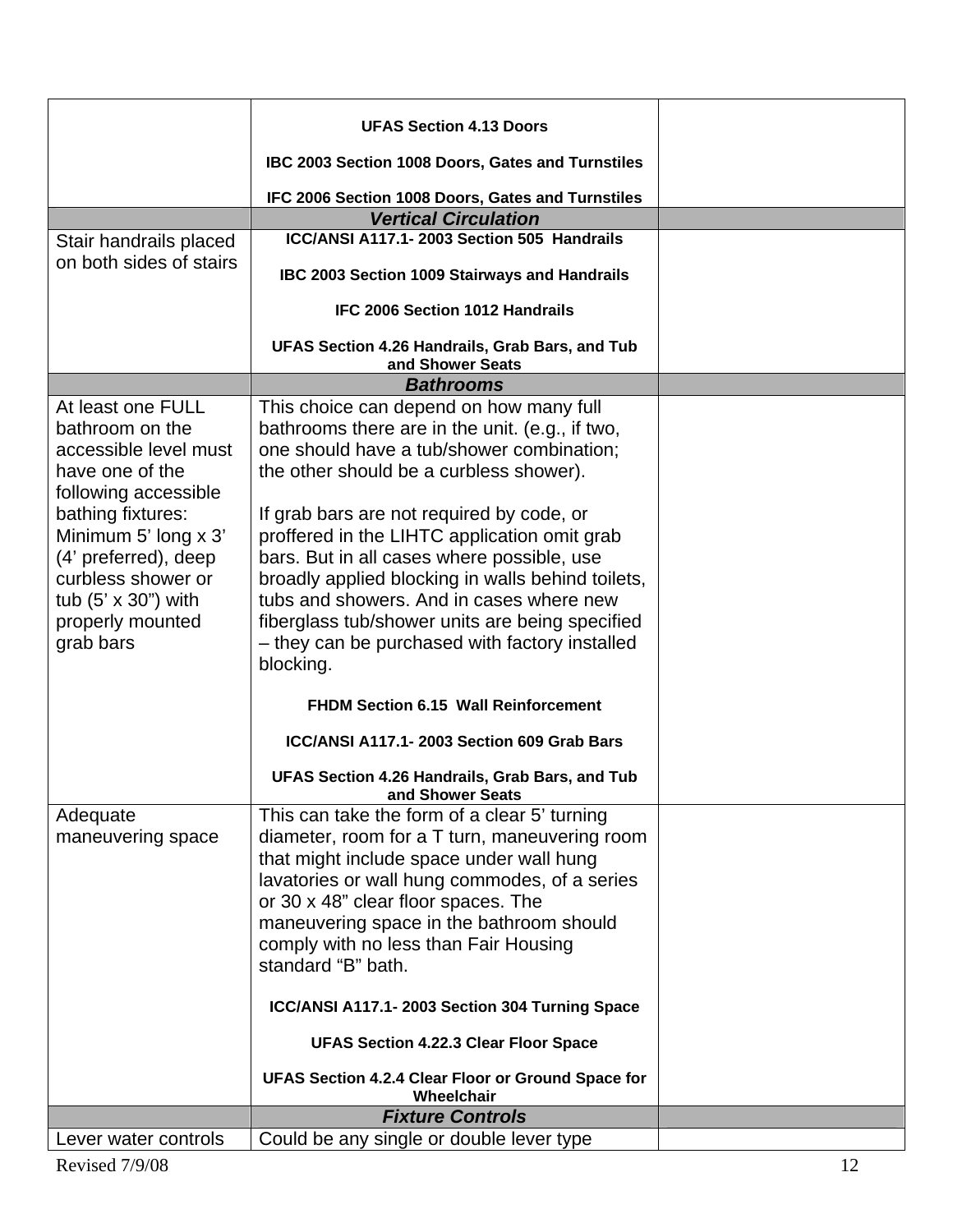| at all plumbing fixtures                 | handle or handles, easily used with limited                                                                                                                                                                                                                                                                                                                                                                                                                                                |  |
|------------------------------------------|--------------------------------------------------------------------------------------------------------------------------------------------------------------------------------------------------------------------------------------------------------------------------------------------------------------------------------------------------------------------------------------------------------------------------------------------------------------------------------------------|--|
| and faucets                              | hand dexterity or when hands are wet.                                                                                                                                                                                                                                                                                                                                                                                                                                                      |  |
|                                          |                                                                                                                                                                                                                                                                                                                                                                                                                                                                                            |  |
|                                          | ICC/ANSI A117.1-2003 Section 309.4 Operation                                                                                                                                                                                                                                                                                                                                                                                                                                               |  |
|                                          | <b>UFAS Section 4.19 Lavatories and Mirrors</b>                                                                                                                                                                                                                                                                                                                                                                                                                                            |  |
|                                          | FHDM Section 7.60 Handles, Faucets, and Controls                                                                                                                                                                                                                                                                                                                                                                                                                                           |  |
|                                          | <b>Kitchens</b>                                                                                                                                                                                                                                                                                                                                                                                                                                                                            |  |
| Adequate<br>maneuvering space            | This can take the form of a clear 5' turning<br>diameter (preferred), room for a T turn, or<br>maneuvering room that might include space<br>under counters with knee space. Minimize long<br>aisles and provide at least 40" of space<br>between the farthest projecting element of<br>counters/cabinets refrigerators or other<br>appliances. [Designs with 42" between<br>cabinets provide greater assurance of<br>adequate space]<br>UFAS Section 4.2.4 Clear Floor or Ground Space for |  |
|                                          | Wheelchair                                                                                                                                                                                                                                                                                                                                                                                                                                                                                 |  |
|                                          | ICC/ANSI A117.1-2003 Section 304 Turning Space                                                                                                                                                                                                                                                                                                                                                                                                                                             |  |
|                                          | FHDM Section 7.21 - 7.30 Examples of Kitchens                                                                                                                                                                                                                                                                                                                                                                                                                                              |  |
|                                          |                                                                                                                                                                                                                                                                                                                                                                                                                                                                                            |  |
|                                          | ICC/ANSI A117.1-2003 Section 1004.12 Kitchens                                                                                                                                                                                                                                                                                                                                                                                                                                              |  |
| Full-extension, pullout                  | D-pulls or touch-latches on all cabinets.                                                                                                                                                                                                                                                                                                                                                                                                                                                  |  |
| drawers, shelves and                     |                                                                                                                                                                                                                                                                                                                                                                                                                                                                                            |  |
| racks in base cabinets                   |                                                                                                                                                                                                                                                                                                                                                                                                                                                                                            |  |
| for easy reach to all                    |                                                                                                                                                                                                                                                                                                                                                                                                                                                                                            |  |
| storage space.                           |                                                                                                                                                                                                                                                                                                                                                                                                                                                                                            |  |
| Lever water controls                     | Could be any single or double lever type                                                                                                                                                                                                                                                                                                                                                                                                                                                   |  |
| at all plumbing fixtures                 | handle or handles, easily used with limited had                                                                                                                                                                                                                                                                                                                                                                                                                                            |  |
| and faucets                              | dexterity or when hands are wet.                                                                                                                                                                                                                                                                                                                                                                                                                                                           |  |
|                                          |                                                                                                                                                                                                                                                                                                                                                                                                                                                                                            |  |
|                                          | <b>FHDM Section 7 Usable Kitchens and Bathrooms</b>                                                                                                                                                                                                                                                                                                                                                                                                                                        |  |
|                                          | <b>Switches and Controls</b>                                                                                                                                                                                                                                                                                                                                                                                                                                                               |  |
| Light switches above<br>floor, 42" - 48" | Required if light switches are being moved.                                                                                                                                                                                                                                                                                                                                                                                                                                                |  |
| maximum height                           | When replacing switches, consider using<br>rocker panel switches.                                                                                                                                                                                                                                                                                                                                                                                                                          |  |
|                                          | Usable heights can vary depending on whether<br>someone who is sitting has a forward<br>(generally more difficult) or a side approach<br>(generally easier) to an item. Up to 48" for<br>switches accessible to a side reach is<br>allowable, 42" for forward reach.                                                                                                                                                                                                                       |  |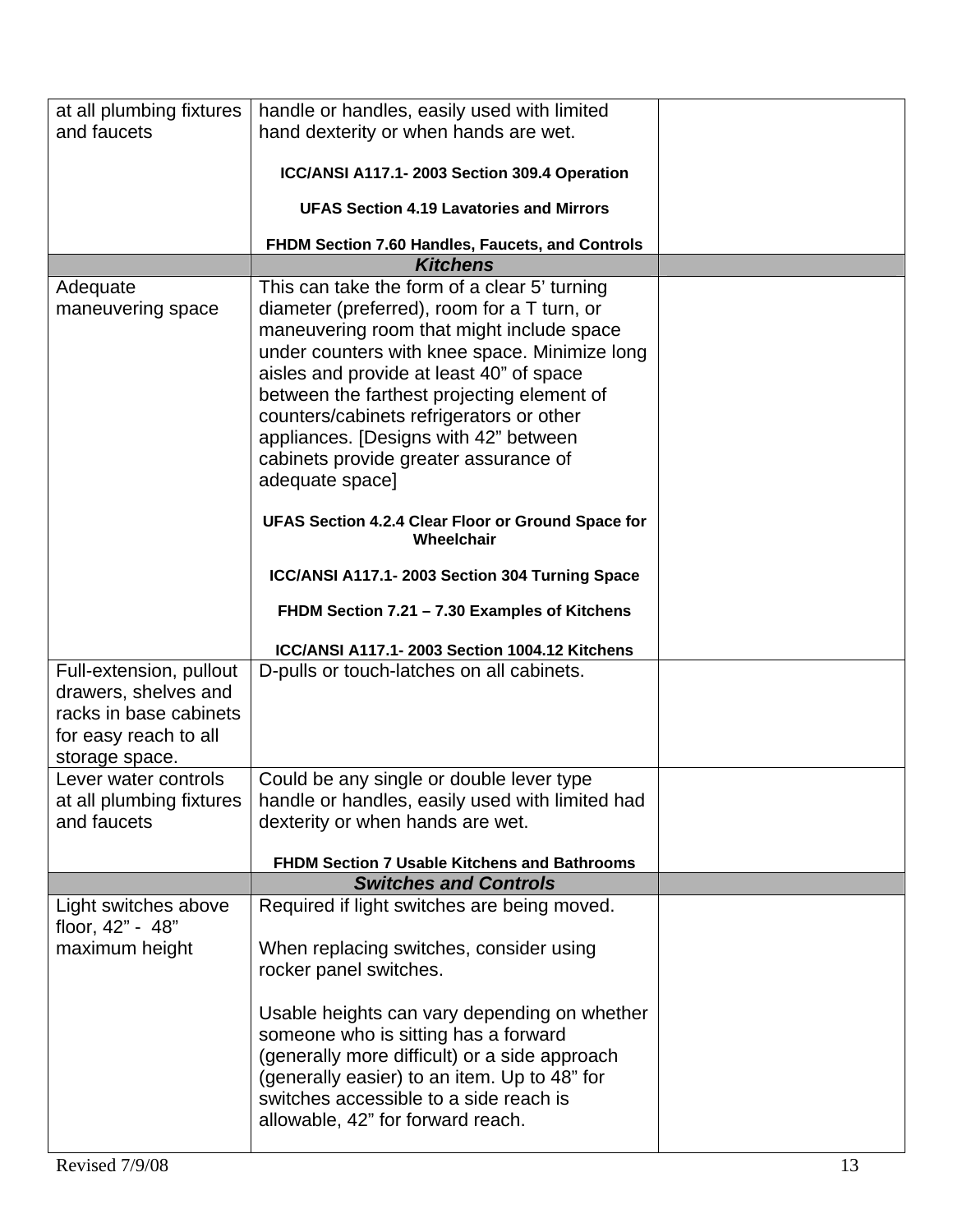|                                                                     | <b>FHDM Section 5.2-5.8 Controls and Outlets</b>                                                                                                |  |
|---------------------------------------------------------------------|-------------------------------------------------------------------------------------------------------------------------------------------------|--|
|                                                                     | ICC/ANSI A117.1-2003 Section 1002.9 Operable<br><b>Parts</b>                                                                                    |  |
|                                                                     | <b>UFAS Section 4.27 Controls and Operating</b><br><b>Mechanisms</b>                                                                            |  |
| Thermostats at 48"<br>maximum height                                | FHDM Section 5.2- 5.8 Light Switches, Electrical<br><b>Outlets, Thermostats and other Electrical Controls in</b><br><b>Accessible Locations</b> |  |
|                                                                     | ICC/ANSI A117.1-2003 Section 1002.9 Operable<br><b>Parts</b>                                                                                    |  |
|                                                                     | <b>UFAS Section 4.27 Controls and Operating</b><br><b>Mechanisms</b>                                                                            |  |
| Electrical outlets, 18"                                             | Required if outlets are being moved. Electrical                                                                                                 |  |
| minimum height,                                                     | outlets, however under no circumstances shall                                                                                                   |  |
| allows easy reach                                                   | be lower than 15" above the floor.                                                                                                              |  |
| from a sitting position<br>as well as for those<br>who have trouble | ICC/ANSI A117.1-2003 ANSI Section 308 Reach<br>Range                                                                                            |  |
| bending over                                                        | ICC/ANSI A117.1-2003 ANSI Section 309 Operable<br><b>Parts</b>                                                                                  |  |
|                                                                     | <b>UFAS Section 4.27 Controls and Operating</b><br><b>Mechanisms</b>                                                                            |  |
|                                                                     | <b>FHDM Section 5.3-5.8 Controls and Outlets</b>                                                                                                |  |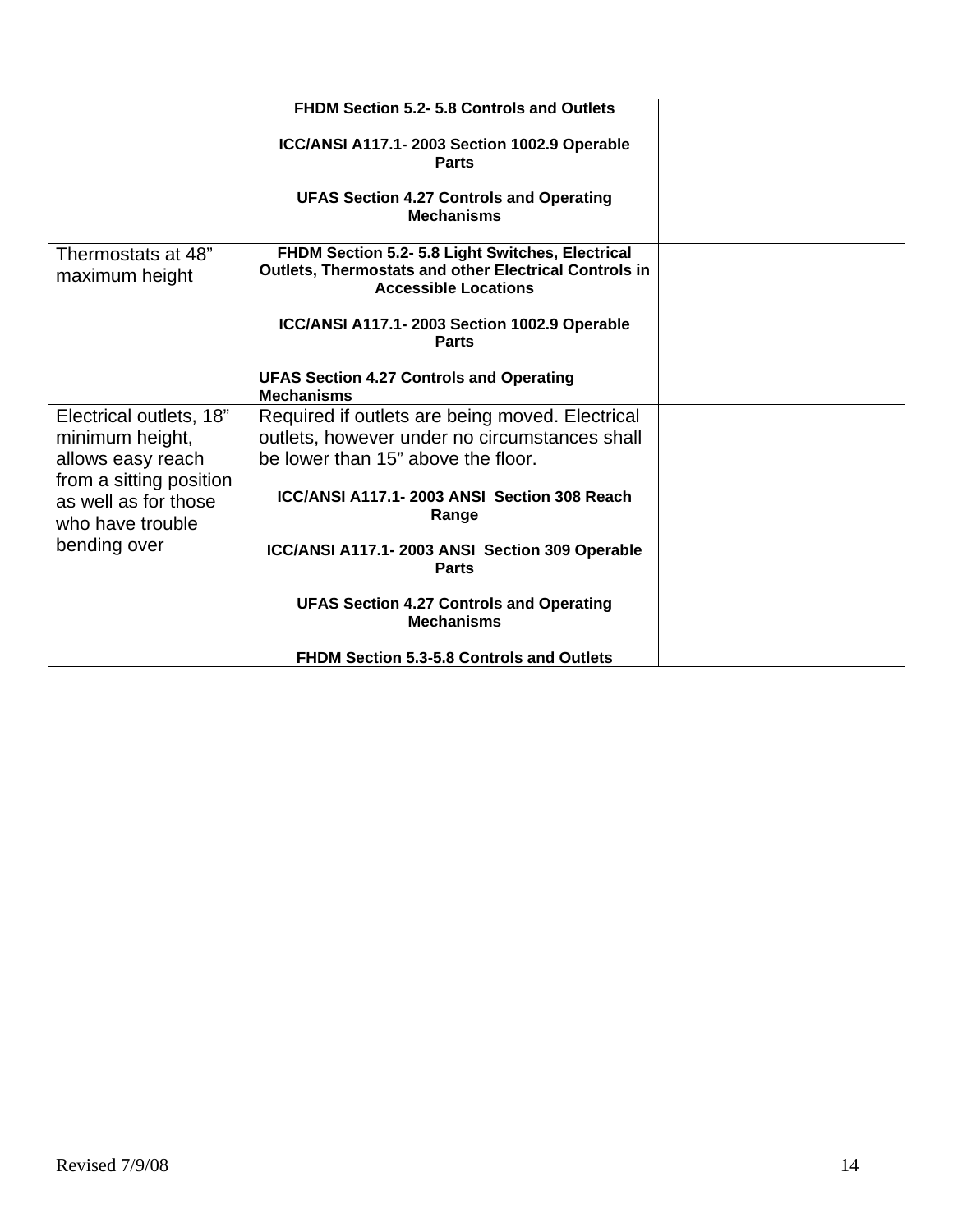If REHAB UNITS are constructed incorporating all of the Authority's Universal Design features indicated above, 15 points will be awarded if all the units in an elderly development meet this requirement; 15 points multiplied by the percentage of units meeting this requirement will be awarded for non-elderly developments.

\_\_\_\_\_\_\_\_\_\_\_\_\_\_\_\_\_\_\_\_\_\_\_\_\_\_\_\_\_\_\_\_\_\_\_\_\_\_\_\_\_\_\_\_\_\_\_\_\_\_\_\_\_\_\_\_\_\_\_\_\_\_\_\_\_\_\_\_\_\_\_

\_\_\_\_\_\_\_\_\_\_\_\_\_\_\_\_\_\_\_\_\_\_\_\_\_\_\_\_\_\_\_\_\_\_\_\_\_\_\_\_\_\_\_\_\_\_\_\_\_\_\_\_\_\_\_\_\_\_\_\_\_\_\_\_\_\_

\_\_\_\_\_\_\_\_\_\_\_\_\_\_\_\_\_\_\_\_\_\_\_\_\_\_\_\_\_\_\_\_\_\_\_\_\_\_\_\_\_\_\_ \_\_\_\_\_\_\_\_

\_\_\_\_\_\_\_\_\_\_\_\_\_\_\_\_\_\_\_\_\_\_\_\_\_\_\_\_\_\_\_\_\_\_\_\_\_\_\_\_\_\_\_\_\_\_\_\_\_\_\_\_\_\_\_\_\_\_\_\_\_\_\_\_\_\_\_\_\_\_\_\_\_\_\_

PROPERTY NAME

DEVELOPER

ARCHITECT of RECORD

 I certify that the above referenced property meets the requirements to be considered Universal Design for the Low Income Housing Tax Credit Program.

CONSULTANT SIGNATURE DATE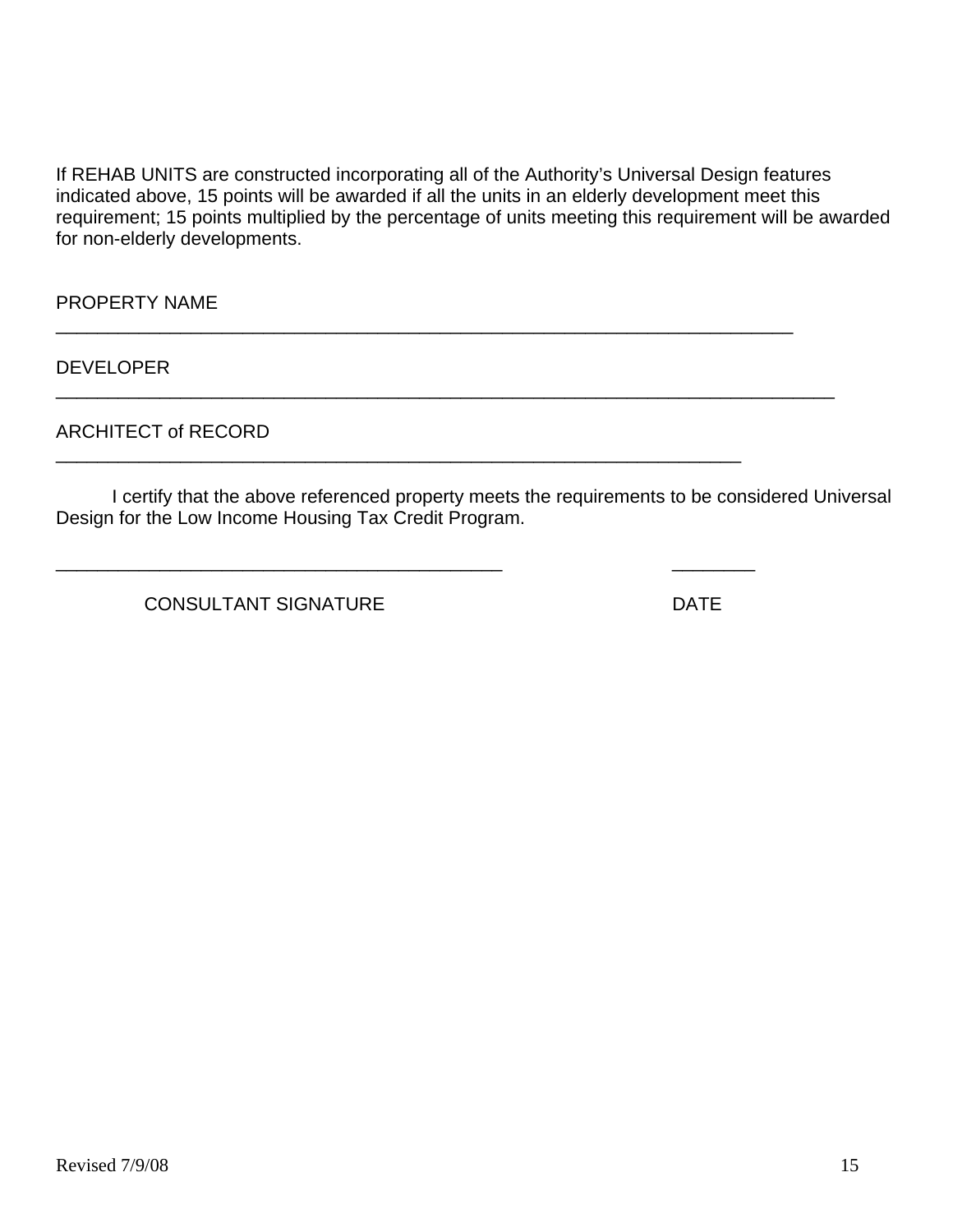# **THE VIRGINIA HOUSING DEVELOPMENT AUTHORITY LOW INCOME HOUSING TAX CREDIT UNIVERSAL DESIGN GUIDANCE**

# **NEW CONSTRUCTION**

While developments must follow the guidance in this document, this does not relieve projects of the obligation to also follow any of a variety of other codes or standards. For example, all new projects that fall under the jurisdiction of the Fair Housing Act Amendments of 1988 might need to follow guidance in the Fair Housing Design Manual, ANSI A117.1, or others. Depending on project funding, some units may also need to comply with UFAS. Other controlling documents include The Virginia Uniform Statewide Building Code, or the VHDA Minimum Design and Construction Requirements, where applicable.

Remember, a key component of universal design is the market appeal of the home and the integration of universal features into the overall home scheme. Universal design becomes a virtually invisible element of a home when done well. Whether applied to units that fall under ANSI or UFAS jurisdiction or not, the challenge of universal design is to produce as normative and appealing an outcome as possible. The design professional is free to address the areas below in any way they feel is appropriate but must be able to demonstrate a source for alternate outcome whether from consultant advice, information obtained through a website (such as those cited in the July 2007 Guidebook), or a printed reference.

The documents below correspond to the references in the following pages

- **ANSI** is the ICC/ANSI 117.1 2003
- **FHDM** is Fair Housing reference is the Fair Housing Design Manual, 1998.
- **MDCR** is VHDA Minimum Design and Construction Requirements, Jan 1, 2008
- **IFC** is International Fire Code 2006
- **IPC** is International Plumbing Code 2006
- **NEC** is National Electric Code 2002
- **IBC** is International Building code 2003
- **VUSBC** is Virginia Uniform Statewide Building Code 2006
- **UFAS** is Uniform Federal Accessibility Standards

*VHDA has attempted to provide you with as much information as possible. However not all applicable codes may be listed.*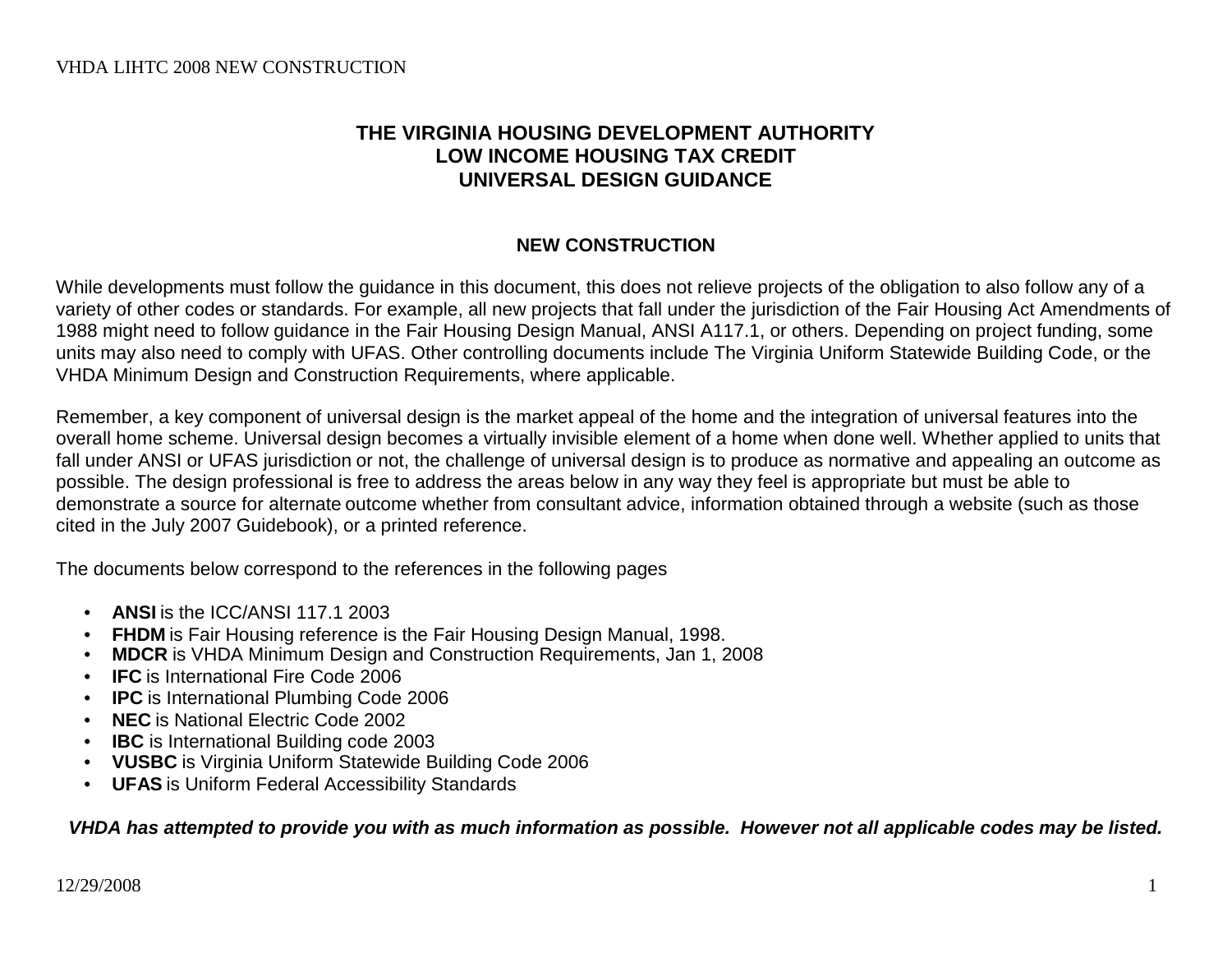| January 2008 Text                  | <b>Notes Referencing universal design goals</b>                                                                                                                                                                                                                         | <b>Consultant/Designer notes</b> |
|------------------------------------|-------------------------------------------------------------------------------------------------------------------------------------------------------------------------------------------------------------------------------------------------------------------------|----------------------------------|
|                                    | <b>Entrances and Accessible Pathways</b>                                                                                                                                                                                                                                |                                  |
| High-visibility address<br>numbers | House number clearly visible from the sidewalk, parking area, or street.<br>Size of numbers depends on how far away a typical viewer might be.                                                                                                                          |                                  |
|                                    | House numbers color-contrast. Proper lighting of numerals at night is<br>critical. Visibility can be improved by placing numbers beneath a light.<br>Consider reflective lettering.                                                                                     |                                  |
|                                    | Check from the street to make sure the numbers are not obscured by<br>foliage.                                                                                                                                                                                          |                                  |
|                                    | Numeral sized with a minimum of three inches in height and one-half inch<br>in width. Suggested are sans-serif fonts. Brass numerals do not always<br>show up well, especially against a brick or dark background.                                                      |                                  |
|                                    | IBC 2003 Section 501 General                                                                                                                                                                                                                                            |                                  |
|                                    | ICC/ANSI A117.1-2003 Section 703.2 General                                                                                                                                                                                                                              |                                  |
| Drop-off or parking.               | Provide drop offs and parking spaces located on a convenient,<br>continuous, and accessible route of travel including curb cuts -to<br>accessible entrances. This should include accessible route of travel from<br>existing street sidewalks and public transit stops. |                                  |
|                                    | <b>MDCR NEW CONSTRUCTION 6</b>                                                                                                                                                                                                                                          |                                  |
|                                    | FHDM Section 1.8-1.19, 1.15-1.19                                                                                                                                                                                                                                        |                                  |
|                                    | ICC/ANSI A117.1-2003 Section 502 Parking Spaces                                                                                                                                                                                                                         |                                  |
|                                    | ICC/ANSI A117.1-2003 Section 503 Passenger Loading<br><b>Zones</b>                                                                                                                                                                                                      |                                  |
|                                    | <b>UFAS Section 4.6 Parking and Passenger Loading Zones</b>                                                                                                                                                                                                             |                                  |
|                                    | IBC 2003 Section 1104 Accessible Route                                                                                                                                                                                                                                  |                                  |
|                                    | IBC 2003 Section 1106 Parking and Passenger Loading Facilities                                                                                                                                                                                                          |                                  |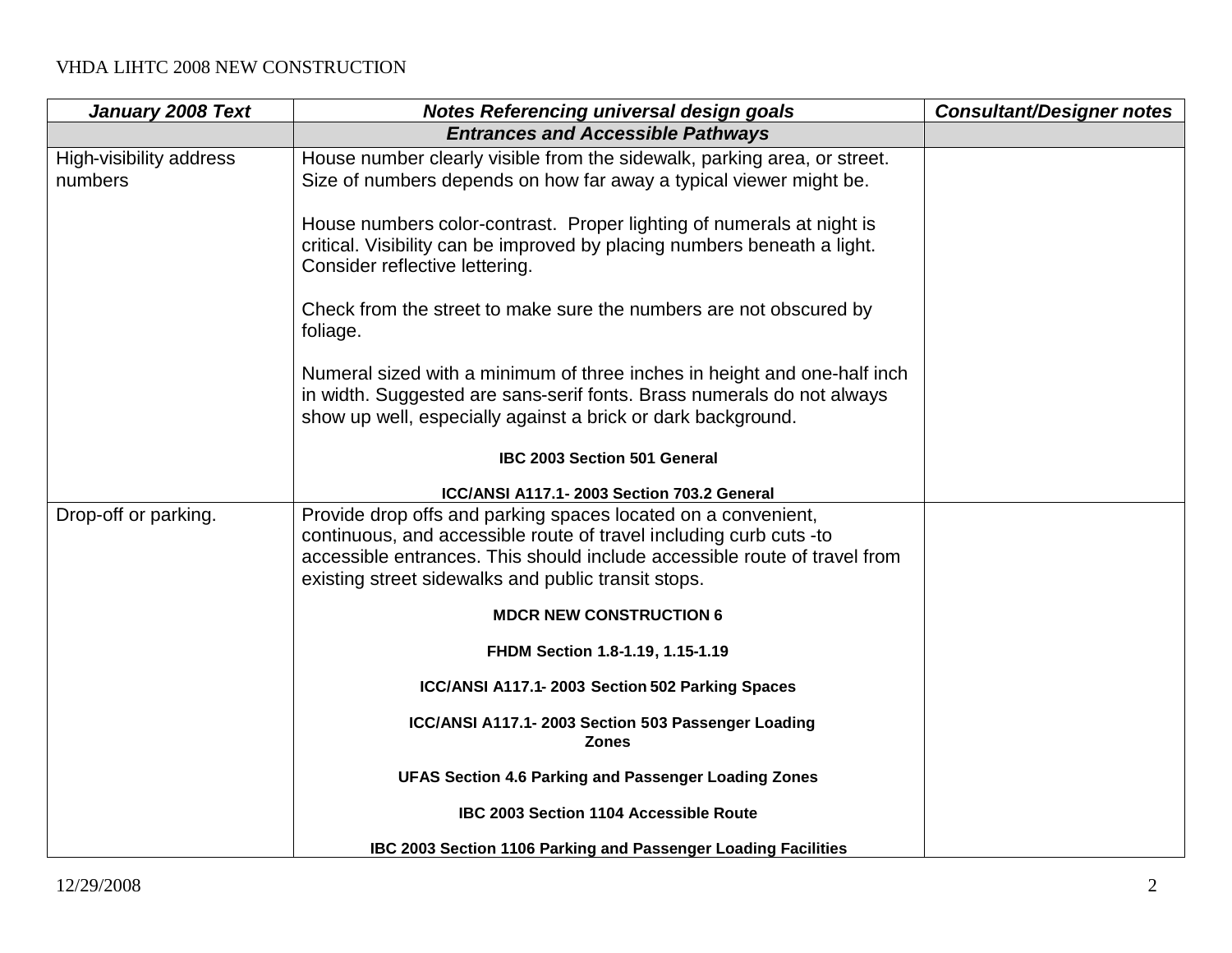| no slope or cross slopes.<br>Accessible route from | accessible route of travel from parking to accessible entrances. In<br>general, up to a 2% cross slope is allowed on outside decks, paths and                                                                                                                                                                                                                                                                                                                                                                                              |
|----------------------------------------------------|--------------------------------------------------------------------------------------------------------------------------------------------------------------------------------------------------------------------------------------------------------------------------------------------------------------------------------------------------------------------------------------------------------------------------------------------------------------------------------------------------------------------------------------------|
| vehicle.                                           | porches to allow for water drainage. When ever possible, running slopes<br>along the path of travel should not exceed 5%.                                                                                                                                                                                                                                                                                                                                                                                                                  |
|                                                    | Ramps (inclines between 5% and 8.33%) are generally considered a last<br>resort option. Ramps are problematic because they are usually built to the<br>maximum slope and they can be difficult for many to use and slippery<br>when icy, wet, or with leaves on them. Ramps are acceptable if, and only<br>if, in the mind of the consultant, there is no other reasonable alternative. If<br>ramps are included, they should be permanent, not easily removed and<br>made of such substantial construction as to not deteriorate quickly. |
|                                                    | If used, shallow ramp slopes (such as 6.25%) should be considered. If<br>ramps are used, integrate into the design. Depending on circumstances,<br>building up a slope or "berm" of earth to create a new walkway may be a<br>good alternative.                                                                                                                                                                                                                                                                                            |
|                                                    | The design and materials should match that of the dwelling to the greatest<br>extent possible. (e.g., railings and balustrade should match the style of<br>the construction; all wooden portions should be painted the appropriate<br>trim colors of the dwelling.)                                                                                                                                                                                                                                                                        |
|                                                    | FHDM Section 1.7-1.19 Walks on Accessible Routes                                                                                                                                                                                                                                                                                                                                                                                                                                                                                           |
|                                                    | <b>MDCR NEW CONSTRUCTION 2</b>                                                                                                                                                                                                                                                                                                                                                                                                                                                                                                             |
|                                                    | <b>MDCR NEW CONSTRUCTION 6</b>                                                                                                                                                                                                                                                                                                                                                                                                                                                                                                             |
|                                                    | ICC/ANSI A117.1-2003 Section 403 Walking Surfaces                                                                                                                                                                                                                                                                                                                                                                                                                                                                                          |
|                                                    | ICC/ANSI A117.1-2003 Section 405 Ramps                                                                                                                                                                                                                                                                                                                                                                                                                                                                                                     |
|                                                    | <b>UFAS Section 4.3 Accessible Route</b>                                                                                                                                                                                                                                                                                                                                                                                                                                                                                                   |
|                                                    | <b>UFAS Section 4.8 Ramps</b>                                                                                                                                                                                                                                                                                                                                                                                                                                                                                                              |
|                                                    |                                                                                                                                                                                                                                                                                                                                                                                                                                                                                                                                            |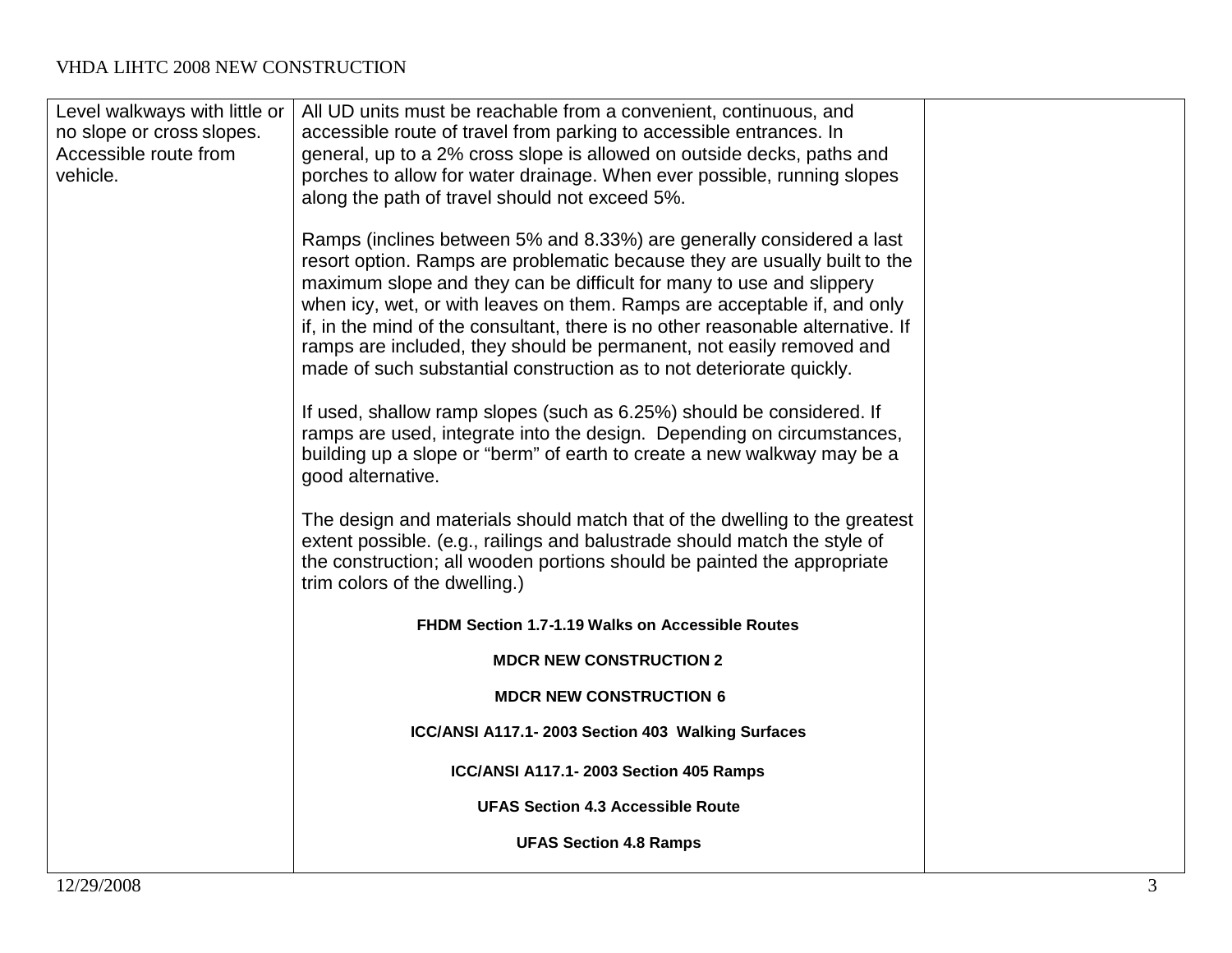|                                                                             | IBC 2003 Section 1104.1 Accessible Route                                                                                                                                                 |  |
|-----------------------------------------------------------------------------|------------------------------------------------------------------------------------------------------------------------------------------------------------------------------------------|--|
|                                                                             | IBC 2003 Section 1010 Ramps                                                                                                                                                              |  |
|                                                                             | IFC 2006 Section 1010 Ramps                                                                                                                                                              |  |
| No-step entry with weather-<br>sealed door threshold less<br>than 1/2" high | Care should be taken to distinguish between nominal door width and clear<br>door opening. A 36" wide door will result in a 34" wide clear opening.<br>Exterior doors should be 36" wide. |  |
|                                                                             | An identified UD unit that is not step free will not receive credit for having<br>other UD features within the unit.                                                                     |  |
|                                                                             | FHDM Section 1.10-1.11 Accessible Entrances                                                                                                                                              |  |
|                                                                             | FHDM Section 4.12 - 4.15 Thresholds at Exterior Doors                                                                                                                                    |  |
|                                                                             | <b>MDCR NEW CONSTRUCTION ARCHITECTURAL 3</b>                                                                                                                                             |  |
|                                                                             | ICC/ANSI A117.1-2003 Section 404.2.4 Thresholds at Doorways                                                                                                                              |  |
|                                                                             | UFAS Section 4.13.8 Thresholds at Doorways                                                                                                                                               |  |
| Level maneuvering space                                                     | Space at entry doors should be a minimum 5' x 5' level clear space inside                                                                                                                |  |
| (turning circle) on both<br>sides of door                                   | and outside of entry door for maneuvering while opening or closing door.                                                                                                                 |  |
|                                                                             | Clear floor space (18" minimum) beside door on pull side at latch jamb<br>provides space to move out of the way of the door swing when pulling it<br>open.                               |  |
|                                                                             | FHDM Section 3.4 Accessible and Usable Doors                                                                                                                                             |  |
|                                                                             | <b>UFAS Section 4.13.6 Maneuvering Clearances at Doors</b>                                                                                                                               |  |
|                                                                             | ICC/ANSI A117.1-2003 Section 404.2.3 Maneuvering Clearance at Doors.                                                                                                                     |  |
| Weather-sheltered                                                           | The designated entrance should provide cover to reduce or eliminate                                                                                                                      |  |
| entryway                                                                    | water infiltration issues around the doorway and sill.                                                                                                                                   |  |
|                                                                             | <b>MDCR NEW CONSTRUCTION ARCHITECTURAL 3</b>                                                                                                                                             |  |
|                                                                             | <b>FHDM Section 1.10-1.11 Accessible Entrances</b>                                                                                                                                       |  |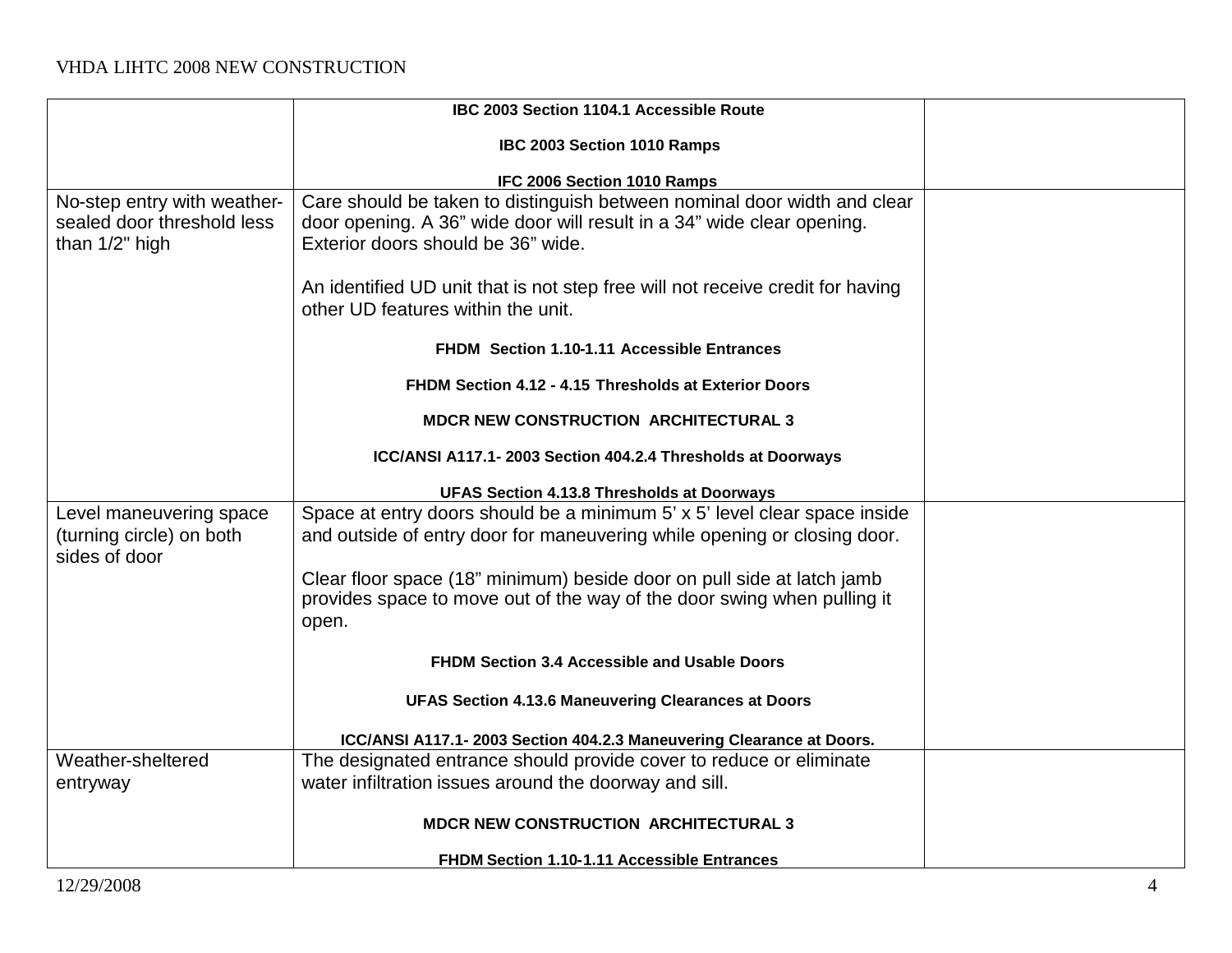| Package shelf or bench for | Handy shelf outside the door (such as on the porch railing) to set down                                                     |  |
|----------------------------|-----------------------------------------------------------------------------------------------------------------------------|--|
| parcels, groceries, etc    | items while you open the door. Within 6' of door, preferably latch side,<br>mounted at 32" - 40" H, under cover preferably. |  |
| All walkways generously    | Care should be taken to balance the need and requirements for adequate                                                      |  |
| wide                       | travel widths and the need to scale the design to the size of the project                                                   |  |
|                            | and the expected traffic that will use the path. Widths between $36" - 60"$                                                 |  |
|                            | are appropriate. Not less than 36". Consider permeable walkway                                                              |  |
|                            | surfaces.                                                                                                                   |  |
|                            | <b>UFAS Section 4.3.2 Location</b>                                                                                          |  |
|                            | ICC/ANSI A117.1-2003 Section 303 Changes in Level                                                                           |  |
|                            | ICC/ANSI A117.1-2003 Section 403 Walking Surfaces                                                                           |  |
|                            | <b>MDCR NEW ARCHITECTURAL Site Work 6</b>                                                                                   |  |
|                            | <b>Interior Circulation and Other Overall Features</b>                                                                      |  |
| Clear opening on interior  | Care should be taken to distinguish between nominal door width and clear                                                    |  |
| doors                      | door opening. A 36" wide door will result in a 34" wide clear opening. A                                                    |  |
|                            | 34" wide door will provide a 32" wide clear opening.                                                                        |  |
|                            | ICC/ANSI A117.1-2003 Section 404.2.2 Clear Width                                                                            |  |
|                            | FHDM Section 3.3 - 3.6 Accessible Doors                                                                                     |  |
|                            | <b>UFAS Section 4.13.5 Clear Width</b>                                                                                      |  |
| 18" minimum space beside   | Include a more full consideration of approaches on both sides of doors.                                                     |  |
| door latch to operate and  |                                                                                                                             |  |
| avoid in-swing             | ICC/ANSI A117.1-2003 Section 404.2.3 Maneuvering Clearance at Doors                                                         |  |
|                            | <b>UFAS Section 6.13.6 Maneuvering Clearances at Doors</b>                                                                  |  |
| Lever handles on all doors | Provide as residential an appearance as possible.                                                                           |  |
|                            | ICC/ANSI A117.1-2003 Section 404.2.6 Door Hardware                                                                          |  |
|                            | <b>UFAS Section 4.13.9 Door Hardware</b>                                                                                    |  |
| Five-pound maximum force   | May occur on entry doors with closers or moment of force on sliding                                                         |  |
| to open doors              | doors. Is an issue with many people, those carrying packages and                                                            |  |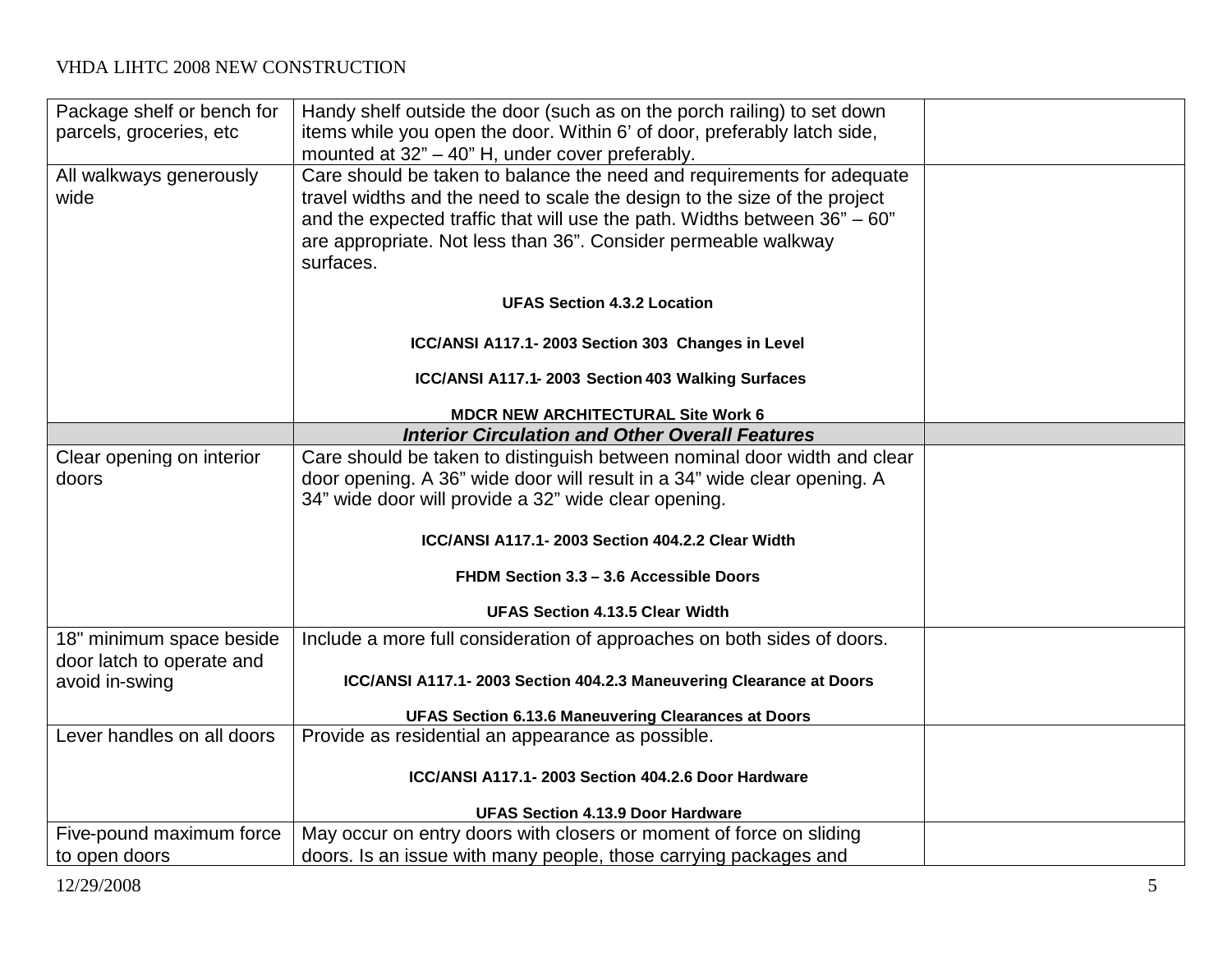|                             | particularly older people. This may conflict with fire safety compliance.<br>Might be solved with power assist doors. |  |
|-----------------------------|-----------------------------------------------------------------------------------------------------------------------|--|
|                             | <b>UFAS Section 4.13.11 Door Opening Force</b>                                                                        |  |
|                             |                                                                                                                       |  |
|                             | ICC/ANSI A117.1-2003 Section 404.2.8 Door-Opening Force                                                               |  |
|                             | IFC Section 1008.1.2 Door Swing                                                                                       |  |
| Circulation routes (40"     |                                                                                                                       |  |
| minimum) through rooms,     |                                                                                                                       |  |
| hallways, archways          |                                                                                                                       |  |
| Non-slip floor for          | Provide slip resistant flooring, especially near entry, in kitchen, bathroom                                          |  |
| walker/chair use            | and laundry, including vinyl, tile, carpeting, etc. and including joints where                                        |  |
| (dense/uncut pile, no pad,  | dissimilar flooring materials meet.                                                                                   |  |
| glue down) hardwood or tile |                                                                                                                       |  |
| where appropriate.          | ICC/ANSI A117.1- 2003 Section 302 Floor Surfaces                                                                      |  |
|                             | ICC/ANSI A117.1-2003 Section 303 Changes in Level                                                                     |  |
|                             | <b>UFAS Section 4.5 Ground and Floor Surfaces</b>                                                                     |  |
|                             | <b>UFAS Section A 4.5 Ground and Floor Surfaces</b>                                                                   |  |
| High color-contrast, glare- |                                                                                                                       |  |
| free floor, wall, and table |                                                                                                                       |  |
| surfaces or finishes        |                                                                                                                       |  |
| Electrical outlets 18"-22"  | Electrical outlets shall be no lower than 15" above the floor.                                                        |  |
| above floor for seated or   |                                                                                                                       |  |
| non-stoop use.              | ICC/ANSI A117.1-2003 Section 308 Reach Ranges                                                                         |  |
|                             | ICC/ANSI A117.1-2003 Section 309 Operable Parts                                                                       |  |
|                             | UFAS Section 4.5 4 Clear Floor and Ground Space for Wheelchairs                                                       |  |
|                             | FHDM Section 5.2 - 5.8 Controls and Outlets                                                                           |  |
|                             | <b>MDCR NEW CONSTRUCTION, ELECTRICAL, 2</b>                                                                           |  |
| contrasting-color back      |                                                                                                                       |  |
| plates are more visible on  |                                                                                                                       |  |
| both outlets and switches   |                                                                                                                       |  |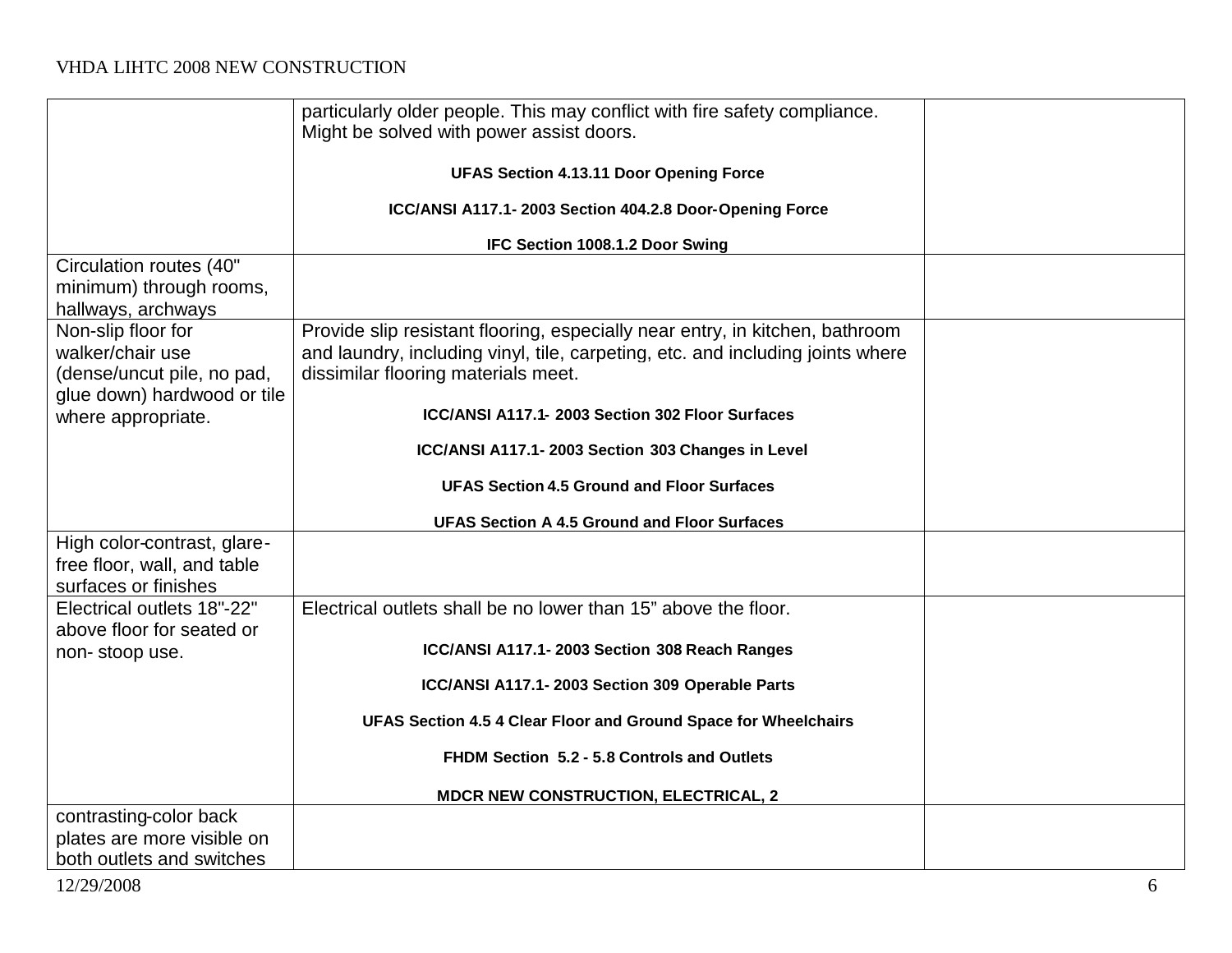| Touch/rocker light switches   | Add lighted switches in some locations – foyer,                           |  |
|-------------------------------|---------------------------------------------------------------------------|--|
| luminous light switches for   | hallways, top and bottom of stairs, bathrooms, etc.                       |  |
| visible, hands-free use       |                                                                           |  |
| Light switches maximum        | Select either 42" or 48". Usable heights can vary depending on whether    |  |
| 42"-48" from floor (stand/sit | someone who is sitting has a forward (generally more difficult) or a side |  |
| to use).                      | approach (generally easier) to an item. Up to 48" for switches accessible |  |
|                               | to a side reach is allowable.                                             |  |
|                               |                                                                           |  |
|                               | When replacing switches, consider using rocker panel switches.            |  |
|                               | ICC/ANSI A117.1-2003 Section 308 Reach Ranges                             |  |
|                               | ICC/ANSI A117.1-2003 Section 309 Operable Parts                           |  |
|                               | <b>UFAS Section 4.27 Controls and Operating Mechanisms</b>                |  |
|                               | FHDM Section 5.2 - 5.8 Controls and Outlets                               |  |
| Dimmer switches allow         |                                                                           |  |
| flexibility in amount and     |                                                                           |  |
| brightness of light           |                                                                           |  |
| Large/raised number           | Given the rapid development of technology in this area, new solutions     |  |
| thermostats at chair-usable   | may be available all the time. Large number, LED digital read outs work   |  |
| height (max. 48" high)        | well. Larger number, tactilely revealing analogue devices such as the     |  |
|                               | traditional round versions offer some advantages. Digital/analogue        |  |
|                               | versions that "talk" offer more information redundancy.                   |  |
|                               | ICC/ANSI A117.1-2003 Section 308 Reach Ranges                             |  |
|                               |                                                                           |  |
|                               | ICC/ANSI A117.1-2003 Section 309 Operable Parts                           |  |
|                               | <b>UFAS Section 4.27 Controls and Operating Mechanisms</b>                |  |
|                               | FHDM Section 5.2 - 5.8 Controls and Outlets                               |  |
| Windows with views have       |                                                                           |  |
| sills maximum 36" high,       |                                                                           |  |
| usable for egress             |                                                                           |  |
| Crank-open (casement)         | Windows should be operable by cranks or levers and have all controls no   |  |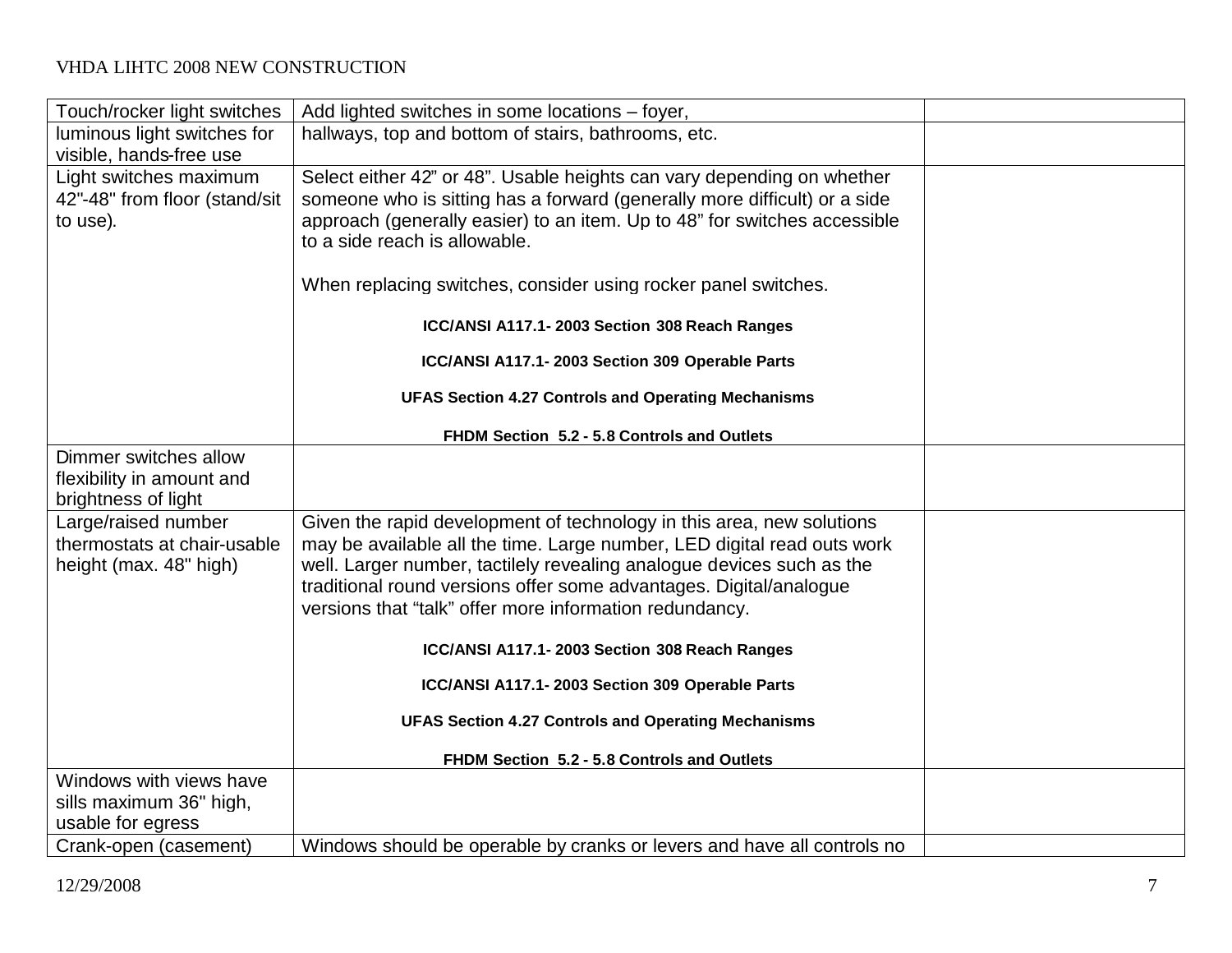| window style with glare-free<br>window treatments | higher than 48", or 42" if located at front reach or over counters or other<br>built in features. |  |
|---------------------------------------------------|---------------------------------------------------------------------------------------------------|--|
|                                                   | A designer can choose a cost effective window style based on the                                  |  |
|                                                   | functional requirements. Choose windows that are easy to open, close,                             |  |
|                                                   | lock and require little strength to use.                                                          |  |
|                                                   | <b>UFAS Section 4.27 Controls and Operating Mechanisms</b>                                        |  |
|                                                   | ICC/ANSI A117.1-2003 Section 506 Windows                                                          |  |
|                                                   | ICC/ANSI A117.1-2003 Section 309 Operable Parts                                                   |  |
| Flexible, adjustable-height                       | All closets should have flexible or multi-height storage. Lighting is optional                    |  |
| rods and shelves in lighted<br>closets            | except in walk in closets where it is mandatory.                                                  |  |
| Kitchen, bath, laundry, and                       |                                                                                                   |  |
| at least one sleeping room                        |                                                                                                   |  |
| on the main floor.                                |                                                                                                   |  |
| Open floor plan (avoid long,                      | Hallways should be as short as possible and between 36" to 42" wide.                              |  |
| narrow hallways; consider                         | Narrow hallways require wider doorways and wider hallways allow                                   |  |
| larger open areas                                 | narrower doorways to get into sleeping rooms and bathrooms.                                       |  |
| without sharp boundaries,                         |                                                                                                   |  |
| such as a                                         |                                                                                                   |  |
| kitchen/dining/living room                        |                                                                                                   |  |
| area)                                             |                                                                                                   |  |
|                                                   | <b>Bathrooms</b>                                                                                  |  |
| Extra-wide entry                                  | Care should be taken to distinguish between nominal door width and clear                          |  |
|                                                   | door opening. A 36" wide door will result in a 34" wide clear opening. A                          |  |
|                                                   | 34" wide door will provide a 32" wide clear opening.                                              |  |
|                                                   | ICC/ANSI A117.1-2003 Section 404.2.2 Clear Width                                                  |  |
|                                                   | FHDM Section 3.3 - 3.6 Accessible Doors                                                           |  |
|                                                   | <b>UFAS Section 4.13.5 Clear Width</b>                                                            |  |
| Toilet space sufficient                           | Ample floor space for maneuvering between bathroom fixtures. Allow at                             |  |
|                                                   | least 30 inches by 48 inches of clear floor space among the fixtures; 60                          |  |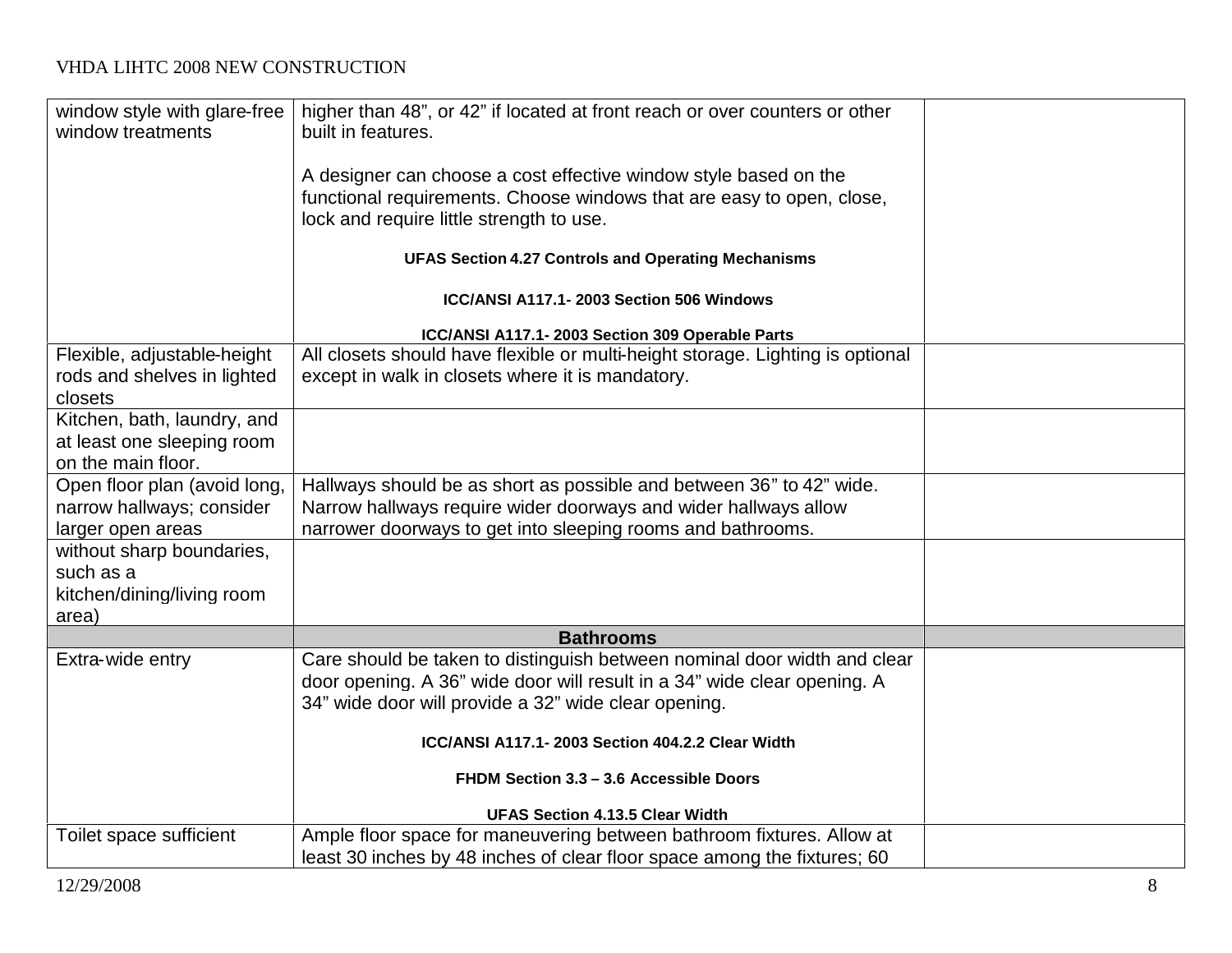|                                | inches by 60 inches is ideal. (If your shower entrance has no raised                 |  |
|--------------------------------|--------------------------------------------------------------------------------------|--|
|                                | threshold, the shower floor can provide part of the clear maneuvering                |  |
|                                | space.)                                                                              |  |
|                                | At least one bath on the accessible level should meet no less than Fair              |  |
|                                |                                                                                      |  |
|                                | Housing standard "Type B". All others shall comply with no less than Type<br>A bath. |  |
|                                |                                                                                      |  |
|                                | ICC/ANSI A117.1-2003 Section 603 Toilet and Bathing Rooms                            |  |
|                                | <b>UFAS Section 4.34.5.2 Water Closets</b>                                           |  |
|                                | <b>FHDM Section 7.33 Usable Bathrooms</b>                                            |  |
| Tub where provided with        | <b>MDCR NEW CONSTRUCTION Plumbing 3</b>                                              |  |
| non-slip bottom                |                                                                                      |  |
| 24" full-length drying space   | UFAS Section 4.34.5.4 (1) Bathtubs                                                   |  |
| along side                     |                                                                                      |  |
|                                | FHDM Section 7.56 Clear Floor Space at Showers                                       |  |
| Curb-less roll-in (min. 5'X3') | Where there are two or more three-fixture baths in a unit, one should have           |  |
| or transfer shower (min.       | a curbless shower and one a tub/shower fixture.                                      |  |
| 3'X3') with seat where there   |                                                                                      |  |
| are two or more baths          | A full sized (at least 3' x 5') curbless shower Is the preferred shower unit.        |  |
|                                | All curbless showers have little or no threshold or lip to traverse -no more         |  |
|                                | than 1/2 inch high and beveled. Consider an integral wet area bath/shower            |  |
|                                | floor. Slope the shower floor a maximum of 1/8 inch per foot.                        |  |
|                                |                                                                                      |  |
|                                | Because of the small size, a 3' x 3' transfer shower can have a curb.                |  |
| Toilet/tub/shower walls        | Broadly applied blocking should be employed, 48" H in toilet installations,          |  |
| blocked for grab bar           | 72" H in tub/shower.                                                                 |  |
| installation where needed;     |                                                                                      |  |
|                                | ICC/ANSI A117.1-2003 Section 1003.11.4 Reinforcement                                 |  |
|                                | UFAS Section 4.34.5.4 (3) Bathtubs                                                   |  |
|                                | UFAS Section 4.34.5.5 (3) Showers                                                    |  |
|                                | FHDM 6.14 Recommended Reinforcing Methods                                            |  |
|                                |                                                                                      |  |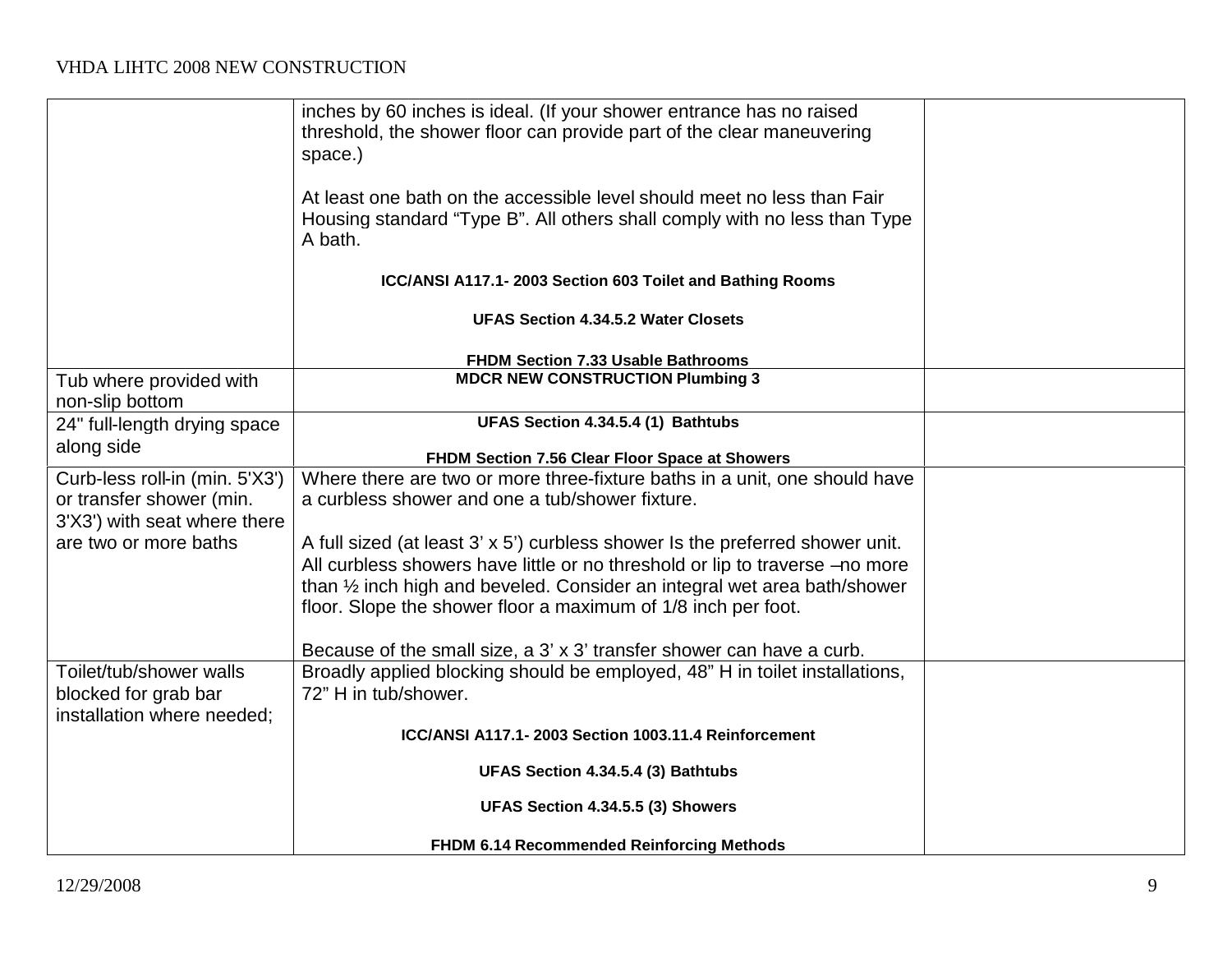| High and low-level,           |                                                                                 |  |
|-------------------------------|---------------------------------------------------------------------------------|--|
| recessed soap dishes and      |                                                                                 |  |
| shampoo ledges                |                                                                                 |  |
| Tub/shower controls offset    |                                                                                 |  |
| toward entry for easy reach   |                                                                                 |  |
| from out/inside               |                                                                                 |  |
| Adjustable-height hand        | If provided, provide 6' long hose, large push button hand control, and          |  |
| held shower                   | location to "hang up" hand held unit within seated reach.                       |  |
|                               | ICC/ANSI A117.1-2003 Section 607.6 Handheld Shower                              |  |
|                               |                                                                                 |  |
|                               | <b>UFAS Section 4.20.6 Shower Unit</b>                                          |  |
| Approach area in front of all | ICC/ANSI A117.1-2003 Section 304 Turning Space                                  |  |
| bathroom fixtures             |                                                                                 |  |
|                               | <b>UFAS Section 4.22.3 Clear Floor Space</b>                                    |  |
| 34" min. height sink          | Could have higher and lower sinks (32" and 36", or 32" and 34") if two          |  |
| counter, rear drain sinks     | lavatories are used.                                                            |  |
|                               |                                                                                 |  |
|                               | A sink with the drain placed toward the back, rather than in the middle, so     |  |
|                               | that the pipes below the sink are less in the way for storage or for a          |  |
|                               | seated user.                                                                    |  |
|                               | ICC/ANSI A117.1-2003 Section 606.3 Height                                       |  |
|                               |                                                                                 |  |
|                               | <b>UFAS Section 4.19 Lavatories and Mirrors</b>                                 |  |
| Vanity with knee space &      | Adaptable cabinetry is a preferred universal solution to provide flexibility in |  |
| foldaway doors;               | a bathroom. This will provide clearance under the sink to allow for a           |  |
|                               | seated user. Interior of this space should be finished, including flooring      |  |
|                               | material extended into the area under the sink (Be sure to cover or             |  |
|                               | insulate pipes to prevent burns.)                                               |  |
|                               | ICC/ANSI A117.1-2003 Section 1003.11.5 Lavatory                                 |  |
|                               | UFAS Section 4.34.5.3 Lavatory, Mirrors, and Medicine Cabinets (2)              |  |
|                               | FHDM 7.49-7.51 Removable Vanity Cabinets                                        |  |
| Childproof medicine chest     | If medicine cabinet provided, and if practical.                                 |  |
| w/ interior light at counter  | Provide accessible storage for bathroom accessories.                            |  |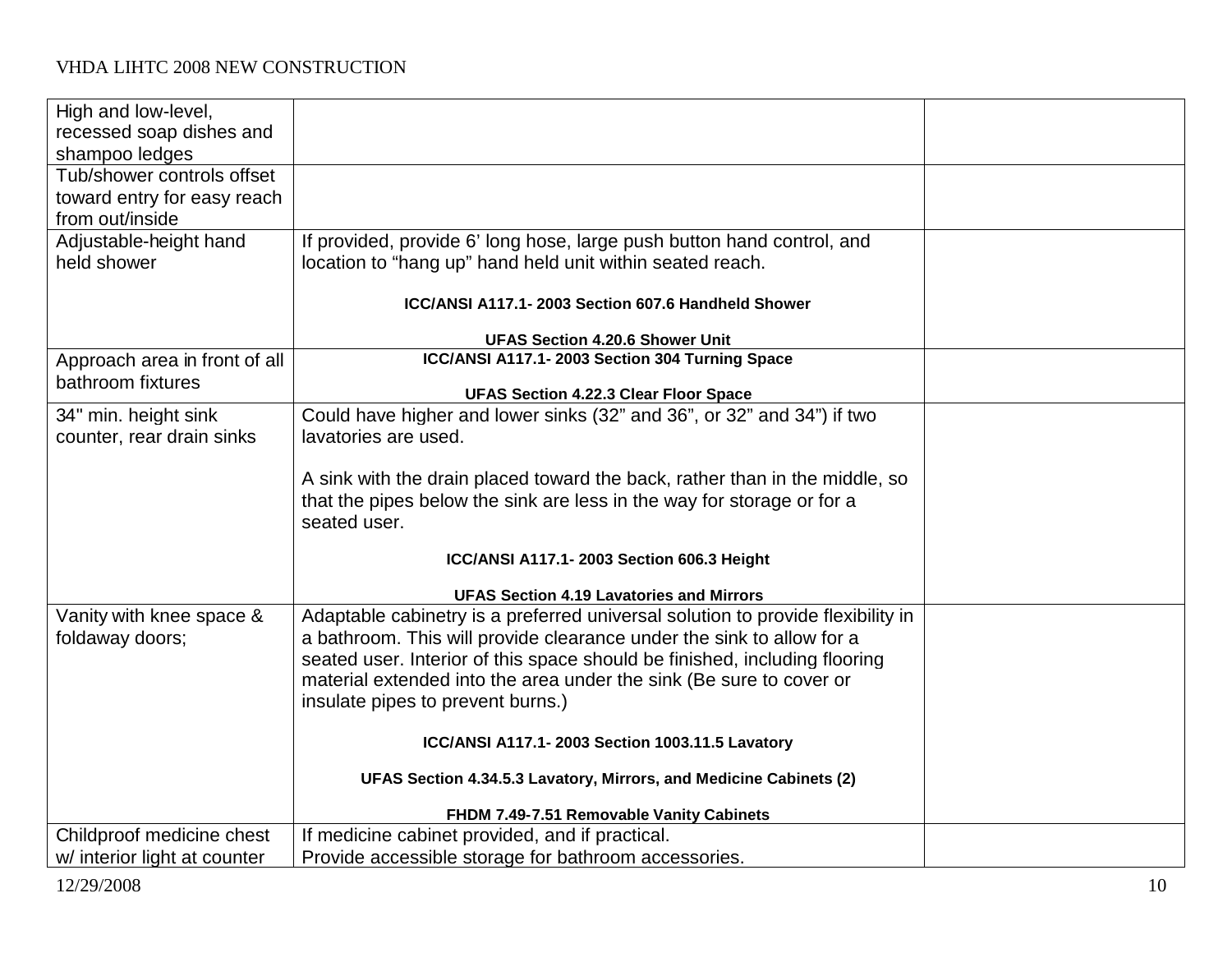| level next to sink                                   | UFAS Section4.34.5.3 Lavatory, Mirrors, and Medicine Cabinets 3                                                                              |  |
|------------------------------------------------------|----------------------------------------------------------------------------------------------------------------------------------------------|--|
| Mirror extends to lavatory                           | Consider mirror(s) placed for both standing and sitting, such as a full-                                                                     |  |
| backsplash                                           | length mirror.                                                                                                                               |  |
|                                                      |                                                                                                                                              |  |
|                                                      | ICC/ANSI A117.1-2003 Section 1003.11.6 Mirrors                                                                                               |  |
|                                                      | <b>UFAS Section 4.19 Lavatories and Mirrors</b>                                                                                              |  |
| Mirror tilts at top for seated                       |                                                                                                                                              |  |
| view                                                 |                                                                                                                                              |  |
| Lever handles on all                                 | Could be any single or double lever type handle or handles, easily used                                                                      |  |
| faucets for one-handed or                            | with limited hand dexterity or when hands are wet.                                                                                           |  |
| one fisted use                                       |                                                                                                                                              |  |
|                                                      | ICC/ANSI A117.1-2003 Section 309.4 Operation                                                                                                 |  |
|                                                      | <b>UFAS Section 4.19 Lavatories and Mirrors</b>                                                                                              |  |
|                                                      |                                                                                                                                              |  |
|                                                      | FHDM Section 7.60 Handles, Faucets, and Controls                                                                                             |  |
| Extra, non-glare lighting<br>above/ on both sides of | Direct light source should be provided in the sink area. (e.g. much higher<br>lumen fluorescent bulbs (compared with higher wattage standard |  |
| lavatory and in shower                               | incandescent lights) can now be used with low energy usage and low heat                                                                      |  |
|                                                      | output.)                                                                                                                                     |  |
|                                                      | <b>Kitchens</b>                                                                                                                              |  |
| Min. 30"x48" approach to                             | This can take the form of a clear 60" diameter turning (preferred), room for                                                                 |  |
| front of all appliances                              | a T turn, or maneuvering room that might include space under counters                                                                        |  |
|                                                      | with knee space. Minimize long aisles and provide at least 40" of space                                                                      |  |
|                                                      | between the farthest projecting element of counters/cabinets. [Designs                                                                       |  |
|                                                      | with 42" between cabinets provide greater assurance of adequate space]                                                                       |  |
|                                                      |                                                                                                                                              |  |
|                                                      | FHDM Section 7.21 - 7.30 Examples of Kitchens                                                                                                |  |
|                                                      | ICC/ANSI A117.1-2003 Section 1004.12 Kitchens                                                                                                |  |
| Continuous counters to                               |                                                                                                                                              |  |
| slide heavy items between                            |                                                                                                                                              |  |
| work centers                                         |                                                                                                                                              |  |
| Adjustable or varied work                            | Providing fixed height work surfaces at 38", 36", or 45" is effective.                                                                       |  |
| surface heights (28"-45")                            | Consider using pull out cutting boards, snack eating areas, etc.                                                                             |  |
| perhaps with removable                               | Item separated from above. Consider adjustable base cabinet doors that                                                                       |  |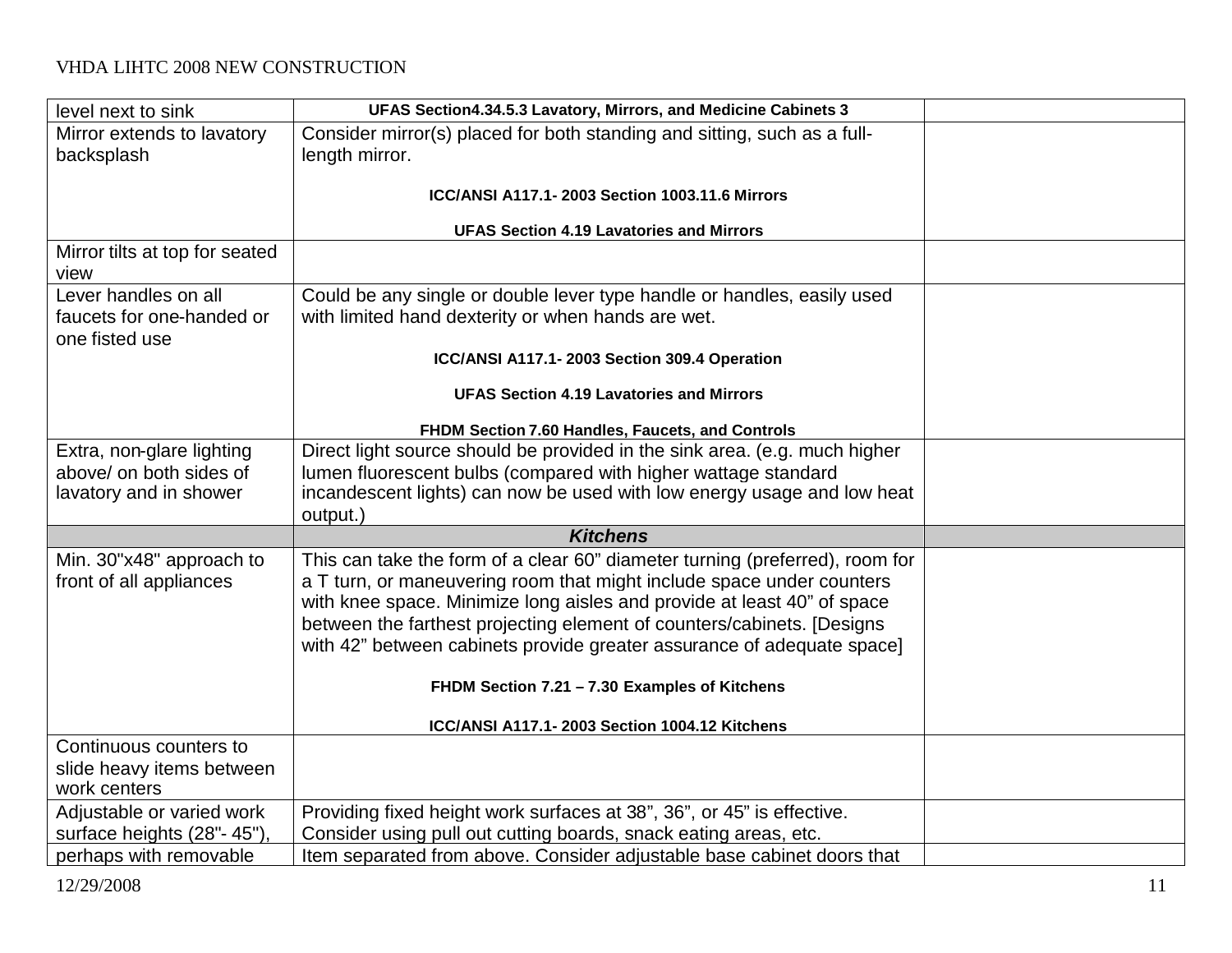| base cabinets or just<br>removable doors | allow for typical cabinet appearance and use, and allow quick conversion<br>to accommodate knee space. (e.g., under sinks.) |  |
|------------------------------------------|-----------------------------------------------------------------------------------------------------------------------------|--|
|                                          |                                                                                                                             |  |
|                                          | FHDM Section 7.12 - 7.13 Removable Base Cabinets                                                                            |  |
| Built-in desk provides lower             | ICC/ANSI A117.1-2003 Section 902.3 Height                                                                                   |  |
| surface for computer or                  |                                                                                                                             |  |
| other seated work                        |                                                                                                                             |  |
| Roll-out carts to                        |                                                                                                                             |  |
| move/serve without lifting               |                                                                                                                             |  |
| (park in kitchen out of sight)           |                                                                                                                             |  |
| Sink sprayer located to fill             | ICC/ANSI A117.1-2003 Section 309.4 Operation                                                                                |  |
| coffee maker and other                   |                                                                                                                             |  |
| pots without lifting                     |                                                                                                                             |  |
| Clear knee space under                   | ICC/ANSI A117.1-2003 Section 306.3 Knee Clearance                                                                           |  |
| sink and near cook top,                  |                                                                                                                             |  |
| rear drain sinks                         |                                                                                                                             |  |
| Front-mounted (vs. rear)                 | Look for controls located on the front of the range, so the cook doesn't                                                    |  |
| controls on all appliances               | have to reach across hot burners.                                                                                           |  |
| larger knobs and large-print             | FHDM Section 7.20 At Other Appliances and Fixtures                                                                          |  |
| overlays also useful                     |                                                                                                                             |  |
| Raised dishwasher or dish                | Provide on no more than 6" pedestal. Consider locating at the end of                                                        |  |
| drawers for no-stoop, no-                | counter run or integrating with higher counter space.                                                                       |  |
| bend un/loading                          |                                                                                                                             |  |
| Where provided place                     |                                                                                                                             |  |
| microwave oven about                     |                                                                                                                             |  |
| waist-high with landing                  |                                                                                                                             |  |
| space, to avoid scalding                 |                                                                                                                             |  |
| when reaching up for too-                |                                                                                                                             |  |
| hot containers that tip when             |                                                                                                                             |  |
| pan hits                                 |                                                                                                                             |  |
| Side-by-side, frost-free                 | Refer to Product selection guide                                                                                            |  |
| 3 times the usual amount of              | Direct light source should be provided above the sink area and all other                                                    |  |
| light over sink, range, mix              | countertop prep areas". As long as there are directly lit countertops, the                                                  |  |
| center; indirect light                   | occupant/buyer can vary the intensity of light with their choice of bulbs.                                                  |  |
| sources and matte                        | Much higher lumen fluorescent bulbs (compared with higher wattage                                                           |  |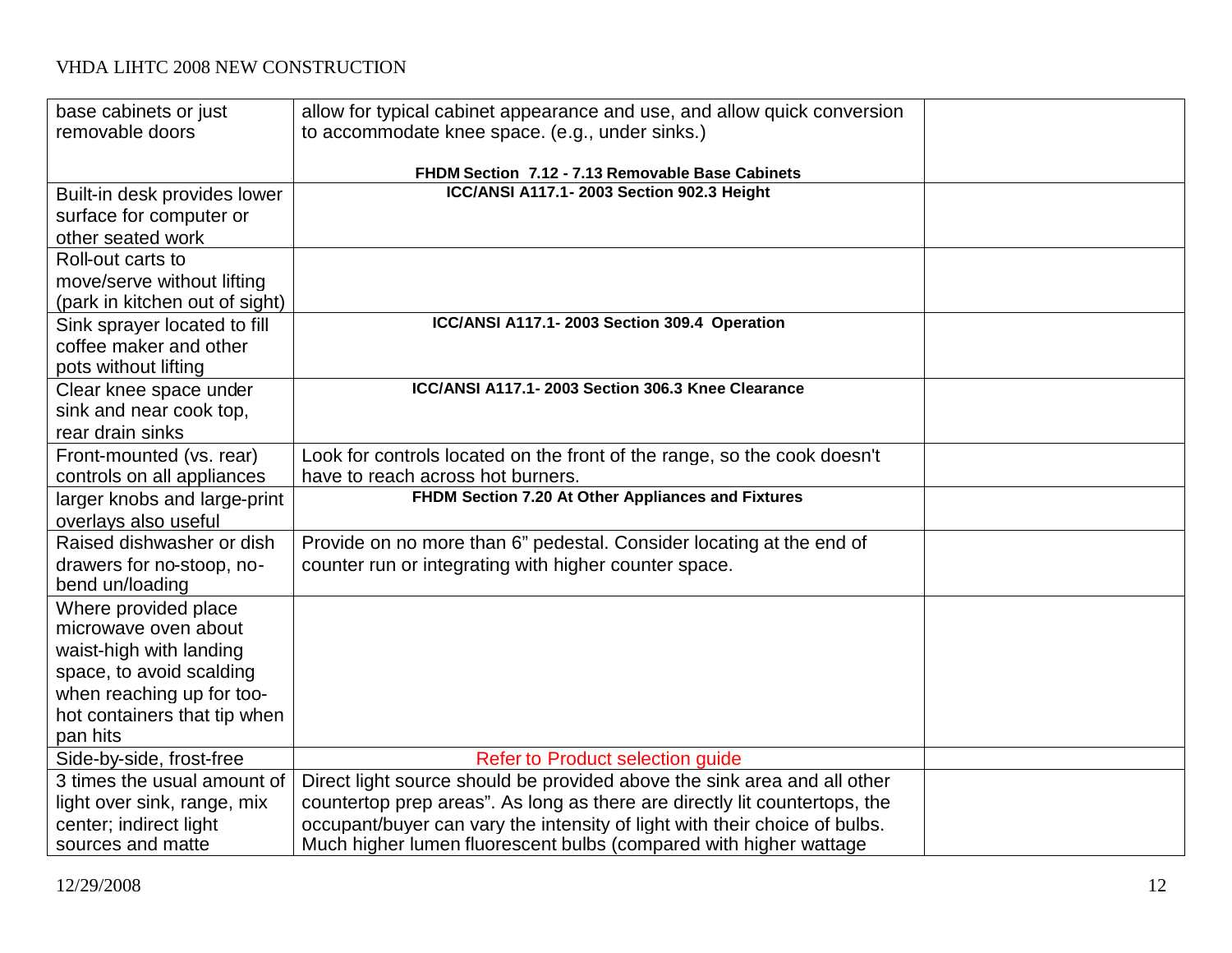| surfaces reduce potential<br>for glare | standard incandescent lights) can now be used with low energy usage<br>and low heat output. |  |
|----------------------------------------|---------------------------------------------------------------------------------------------|--|
|                                        | MCDS, NEW CONSTRUCTION, ELECTRICAL, 1. Fluorescent - only                                   |  |
| Color-contrasted counter               | D-pulls or touch-latches on all cabinets                                                    |  |
| edges and floor vs.                    |                                                                                             |  |
| cabinets are more visible              |                                                                                             |  |
| D-pulls or touch-latches on            | D-pulls, also known as loop handles                                                         |  |
| all cabinets                           |                                                                                             |  |
| Full-extension, pullout                | D-pulls or touch-latches on all cabinets                                                    |  |
| drawers, shelves and racks             |                                                                                             |  |
| in base cabinets for easy              |                                                                                             |  |
| reach to all storage space             |                                                                                             |  |
| Base cabinets with 6"-9"               | ICC/ANSI A117.1-2003 Section 306.2 Toe Clearance                                            |  |
| toe kicks have space for               |                                                                                             |  |
| feet and footrests                     |                                                                                             |  |
| Waste and recycling                    |                                                                                             |  |
| containers on rollers under            |                                                                                             |  |
| counters in work areas                 |                                                                                             |  |